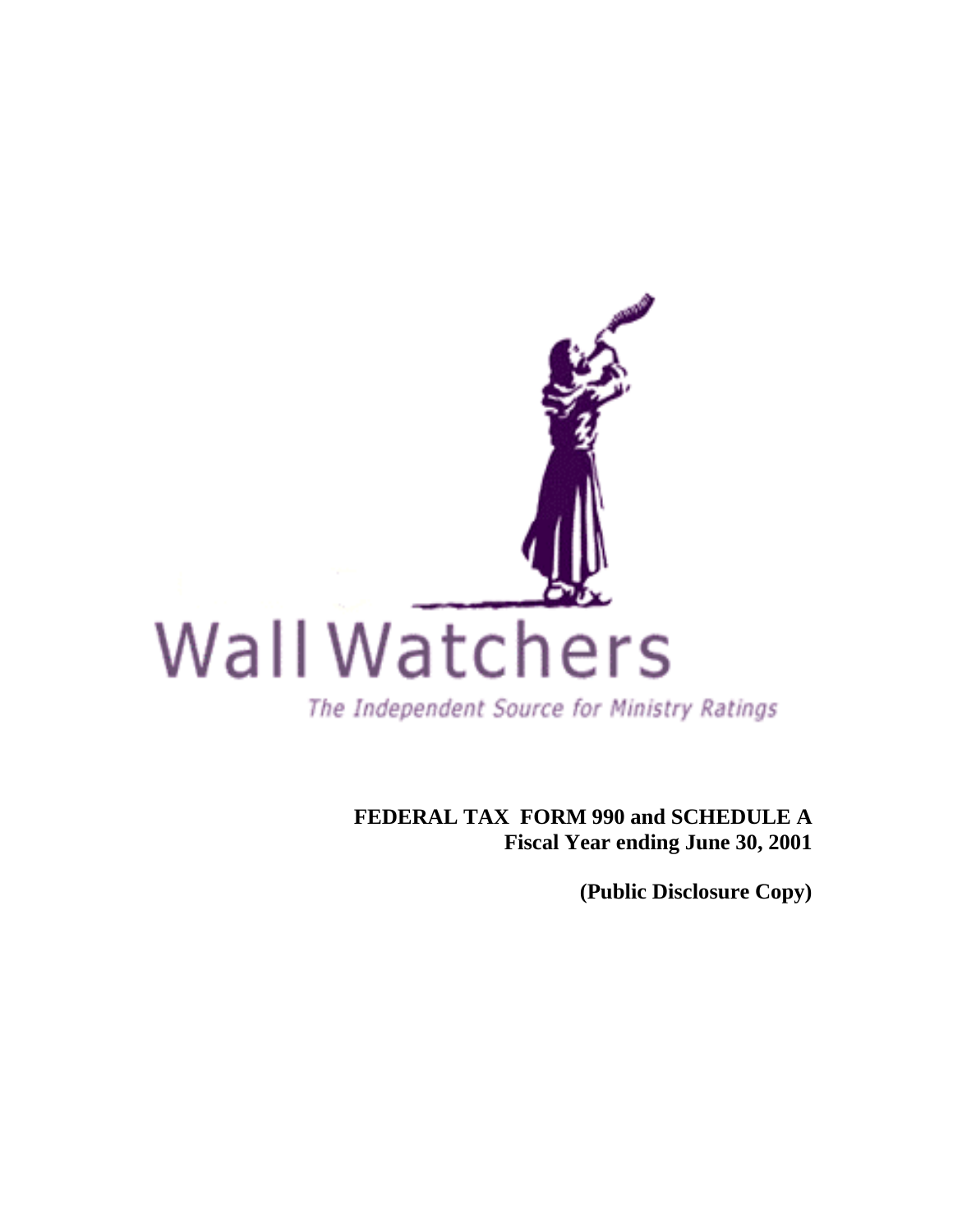|            |                |                                                                                                                                                                                                                        |                      | Return of Organization Exempt From Income Tax                                                                                                                                                                                  |                                                     |                        |                                             |                                        | OMB No. 1545-0047                                                                                                                   |     |
|------------|----------------|------------------------------------------------------------------------------------------------------------------------------------------------------------------------------------------------------------------------|----------------------|--------------------------------------------------------------------------------------------------------------------------------------------------------------------------------------------------------------------------------|-----------------------------------------------------|------------------------|---------------------------------------------|----------------------------------------|-------------------------------------------------------------------------------------------------------------------------------------|-----|
|            |                |                                                                                                                                                                                                                        |                      | Under section 501(c) of the Internal Revenue Code (except black lung benefit trust or                                                                                                                                          |                                                     |                        |                                             |                                        |                                                                                                                                     |     |
|            |                | Department of the Treasury                                                                                                                                                                                             |                      | private foundation), section 527, or section 4947(a)(1) nonexempt charitable trust                                                                                                                                             |                                                     |                        |                                             |                                        | Open to Public                                                                                                                      |     |
|            |                | Internal Revenue Service                                                                                                                                                                                               |                      | The organization may have to use a copy of this return to satisfy state reporting requirements.                                                                                                                                |                                                     |                        |                                             |                                        | <b>Inspection</b>                                                                                                                   |     |
| А          |                |                                                                                                                                                                                                                        |                      | For the 2000 calendar year, or tax year period beginning July 1                                                                                                                                                                |                                                     |                        | , 2000, and ending June 30                  |                                        | 20 01<br>D Employer identification number                                                                                           |     |
| В          |                | Check if applicable:                                                                                                                                                                                                   | Please<br>use IRS    | C Name of organization<br><b>Wall Watchers</b>                                                                                                                                                                                 |                                                     |                        |                                             |                                        | 56 2091339                                                                                                                          |     |
|            | Change of name | Change of address                                                                                                                                                                                                      | label or<br>print or | Number and street (or P.O. box if mail is not delivered to street address) Room/suite                                                                                                                                          |                                                     |                        |                                             |                                        | E Telephone number                                                                                                                  |     |
|            | Initial return |                                                                                                                                                                                                                        | type.<br>See         | <b>2514 Plantation Center Drive</b>                                                                                                                                                                                            |                                                     |                        |                                             |                                        | 704 ) 841-7828                                                                                                                      |     |
|            | Final return   |                                                                                                                                                                                                                        | Specific<br>Instruc- | City or town, state or country, and ZIP code                                                                                                                                                                                   |                                                     |                        |                                             | $F$ Check $\blacktriangleright$ $\Box$ | if application pending                                                                                                              |     |
|            |                | Amended return                                                                                                                                                                                                         | tions.               | Matthews, NC 28105                                                                                                                                                                                                             |                                                     |                        |                                             |                                        |                                                                                                                                     |     |
| G          |                |                                                                                                                                                                                                                        |                      | Organization type (check only one) $\blacktriangleright$ 501(c) (3) < (insert no.) $\Box$ 527 or                                                                                                                               |                                                     | 4947(a)(1)             | H(a) Is this a group return for affiliates? |                                        | Note: H and I are not applicable to section 527 orgs.<br>$\Box$ Yes $\Box$ No<br>N/A<br>H(b) If "Yes," enter number of affiliates ▶ |     |
|            |                |                                                                                                                                                                                                                        |                      | • Section 501(c)(3) organizations and 4947(a)(1) nonexempt charitable trusts must<br>attach a completed Schedule A (Form 990 or 900-EZ).                                                                                       |                                                     |                        | H(c) Are all affiliates included?           |                                        | ∐Yes ∐ No                                                                                                                           | N/A |
| J          |                | Accounting method:                                                                                                                                                                                                     |                      | $\blacktriangleright$ Accrual<br>Cash<br>Other (specify) $\blacktriangleright$                                                                                                                                                 |                                                     |                        |                                             |                                        | (If "No," attach a list. See inst.)                                                                                                 |     |
| к          |                |                                                                                                                                                                                                                        |                      | Check here $\blacktriangleright$ if the organization's gross receipts are normally not more than                                                                                                                               |                                                     |                        | H(d) Is this a separate return filed by an  |                                        | organization covered by a group ruling? $\Box$ Yes $\Box$ No                                                                        |     |
|            |                |                                                                                                                                                                                                                        |                      | \$25,000. The organization need not file a return with the IRS; but if the organization                                                                                                                                        |                                                     |                        | $\mathbf{I}$                                |                                        | Enter 4-digit group exemption no. (GEN) ►                                                                                           |     |
|            |                |                                                                                                                                                                                                                        |                      | received a Form 990 Package in the mail, it should file a return without financial data.<br>Some states require a complete return.                                                                                             |                                                     |                        | L                                           |                                        | Check this box if the organization is not required                                                                                  |     |
|            | Part I         |                                                                                                                                                                                                                        |                      | Revenue, Expenses, and Changes in Net Assets or Fund Balances (See Specific Instructions on page 16.)                                                                                                                          |                                                     |                        |                                             |                                        | to attach Schedule B (Form 990 or 990-EZ)                                                                                           |     |
|            | 1              |                                                                                                                                                                                                                        |                      | Contributions, gifts, grants, and similar amounts received:                                                                                                                                                                    |                                                     |                        |                                             |                                        |                                                                                                                                     |     |
|            | a              |                                                                                                                                                                                                                        |                      | Direct public support                                                                                                                                                                                                          |                                                     | 1a                     | 65,415                                      |                                        |                                                                                                                                     |     |
|            | b              | Indirect public support                                                                                                                                                                                                |                      | the contract of the contract of the contract of the contract of the contract of the contract of the contract of                                                                                                                |                                                     | 1b                     |                                             |                                        |                                                                                                                                     |     |
|            | C              |                                                                                                                                                                                                                        |                      | Government contributions (grants)<br><b>Contractor</b>                                                                                                                                                                         |                                                     | 1 <sub>c</sub>         |                                             |                                        |                                                                                                                                     |     |
|            | d              |                                                                                                                                                                                                                        |                      | Total (add lines 1a through 1c) (cash \$                                                                                                                                                                                       | $65,415$ noncash \$ _                               |                        |                                             | 1d                                     | 65,415                                                                                                                              |     |
|            | 2              |                                                                                                                                                                                                                        |                      | Program service revenue including government fees and contracts (from Part VII, line 93)                                                                                                                                       |                                                     |                        |                                             | 2                                      |                                                                                                                                     |     |
|            | 3              | Membership dues and assessments and contact the contract of the membership dues and assessments<br>4<br>Interest on savings and temporary cash investments and the contract of the same state of the same state of the |                      |                                                                                                                                                                                                                                |                                                     |                        |                                             | 3                                      | 9,410                                                                                                                               |     |
|            | 4<br>5         |                                                                                                                                                                                                                        |                      | Dividends and interest from securities                                                                                                                                                                                         |                                                     |                        |                                             | 5                                      | 132                                                                                                                                 |     |
|            | 6a             | Gross rents                                                                                                                                                                                                            |                      | the contract of the contract of the contract of the contract of the contract of the contract of the contract of                                                                                                                |                                                     | 6a                     |                                             | 77.                                    |                                                                                                                                     |     |
|            | b              |                                                                                                                                                                                                                        |                      | Less: rental expenses example and a series of the series of the series of the series of the series of the series of the series of the series of the series of the series of the series of the series of the series of the seri |                                                     | 6b                     |                                             |                                        |                                                                                                                                     |     |
|            | C<br>7         |                                                                                                                                                                                                                        |                      | Net rental income or (loss) (subtract line 6b from line 6a)<br>Other investment income (describe ▶                                                                                                                             |                                                     |                        |                                             | 6C<br>7                                |                                                                                                                                     |     |
| Revenue    |                |                                                                                                                                                                                                                        |                      | 8a Gross amount from sales of assets other                                                                                                                                                                                     | (A) Securities                                      |                        | (B) Other                                   |                                        |                                                                                                                                     |     |
|            |                | than inventory                                                                                                                                                                                                         |                      |                                                                                                                                                                                                                                | 4,189,487                                           | 8a                     |                                             |                                        |                                                                                                                                     |     |
|            | b              |                                                                                                                                                                                                                        |                      | Less: cost or other basis and sales expenses.                                                                                                                                                                                  | 4,135,713<br>53,774                                 | 8b                     |                                             |                                        |                                                                                                                                     |     |
|            | C              |                                                                                                                                                                                                                        |                      | Gain or (loss) (attach schedule)                                                                                                                                                                                               |                                                     | 8c                     |                                             | 8d                                     | 53,774                                                                                                                              |     |
|            | d<br>9         |                                                                                                                                                                                                                        |                      | Special events and activities (attach schedule)                                                                                                                                                                                |                                                     |                        |                                             |                                        |                                                                                                                                     |     |
|            | a              |                                                                                                                                                                                                                        |                      | Gross revenue (not including \$                                                                                                                                                                                                | $\overline{\phantom{a}}$ of                         |                        |                                             |                                        |                                                                                                                                     |     |
|            |                |                                                                                                                                                                                                                        |                      | contributions reported on line 1a) example and the contributions reported on line 1a)                                                                                                                                          |                                                     | 9а                     |                                             |                                        |                                                                                                                                     |     |
|            | b              |                                                                                                                                                                                                                        |                      | Less: direct expenses other than fundraising expenses                                                                                                                                                                          |                                                     | 9b                     |                                             |                                        |                                                                                                                                     |     |
|            | С              |                                                                                                                                                                                                                        |                      | Net income or (loss) from special events (subtract line 9b from line 9a)                                                                                                                                                       |                                                     |                        |                                             | 9с                                     |                                                                                                                                     |     |
|            | 10a            |                                                                                                                                                                                                                        |                      | Gross sales of inventory, less returns and allowances                                                                                                                                                                          |                                                     | 10a<br>10 <sub>b</sub> |                                             |                                        |                                                                                                                                     |     |
|            | b<br>C         |                                                                                                                                                                                                                        |                      | Less: cost of goods sold<br>Gross profit or (loss) from sales of inventory (attach schedule) (subtract line 10b from line 10a).                                                                                                |                                                     |                        |                                             | 10 <sub>c</sub>                        |                                                                                                                                     |     |
|            | 11             |                                                                                                                                                                                                                        |                      | Other revenue (from Part VII, line 103)                                                                                                                                                                                        | and a series of the contract of the contract of the |                        |                                             | 11                                     |                                                                                                                                     |     |
|            | 12             |                                                                                                                                                                                                                        |                      | Total revenue (add lines 1d, 2, 3, 4, 5, 6c, 7, 8d, 9c, 10c, and 11)                                                                                                                                                           |                                                     |                        |                                             | 12                                     | 128,731                                                                                                                             |     |
|            | 13             |                                                                                                                                                                                                                        |                      |                                                                                                                                                                                                                                |                                                     |                        |                                             | 13                                     | 305,612                                                                                                                             |     |
| Expenses   | 14             |                                                                                                                                                                                                                        |                      | Management and general (from line 44, column (C))                                                                                                                                                                              |                                                     |                        |                                             | 14                                     | 123,540                                                                                                                             |     |
|            | 15             |                                                                                                                                                                                                                        |                      | Fundraising (from line 44, column (D)) exercise and containing the set of the set of the set of the set of the                                                                                                                 |                                                     |                        |                                             | 15                                     | 42,628                                                                                                                              |     |
|            | 16<br>17       |                                                                                                                                                                                                                        |                      | Total expenses (add lines 16 and 44, column (A))                                                                                                                                                                               |                                                     |                        |                                             | 16<br>17                               | 471,780                                                                                                                             |     |
|            | 18             |                                                                                                                                                                                                                        |                      | Excess or (deficit) for the year (subtract line 17 from line 12)                                                                                                                                                               |                                                     |                        |                                             | 18                                     | (343, 049)                                                                                                                          |     |
|            | 19             |                                                                                                                                                                                                                        |                      | Net assets or fund balances at beginning of year (from line 73, column (A))                                                                                                                                                    |                                                     |                        |                                             | 19                                     | 610,164                                                                                                                             |     |
| Net Assets | 20             |                                                                                                                                                                                                                        |                      | Other changes in net assets or fund balances (attach explanation) . See Statement 8                                                                                                                                            |                                                     |                        |                                             | 20                                     | (86, 287)                                                                                                                           |     |
|            | 21             |                                                                                                                                                                                                                        |                      | Net assets or fund balances at end of year (combine lines 18, 19, and 20)                                                                                                                                                      |                                                     |                        | and a state of the                          | 21                                     | 180,828                                                                                                                             |     |
|            |                |                                                                                                                                                                                                                        |                      | For Paperwork Reduction Act Notice, see page 1 of the separate instructions.                                                                                                                                                   |                                                     |                        | Cat. No. 11282Y                             |                                        | Form 990 (2000)                                                                                                                     |     |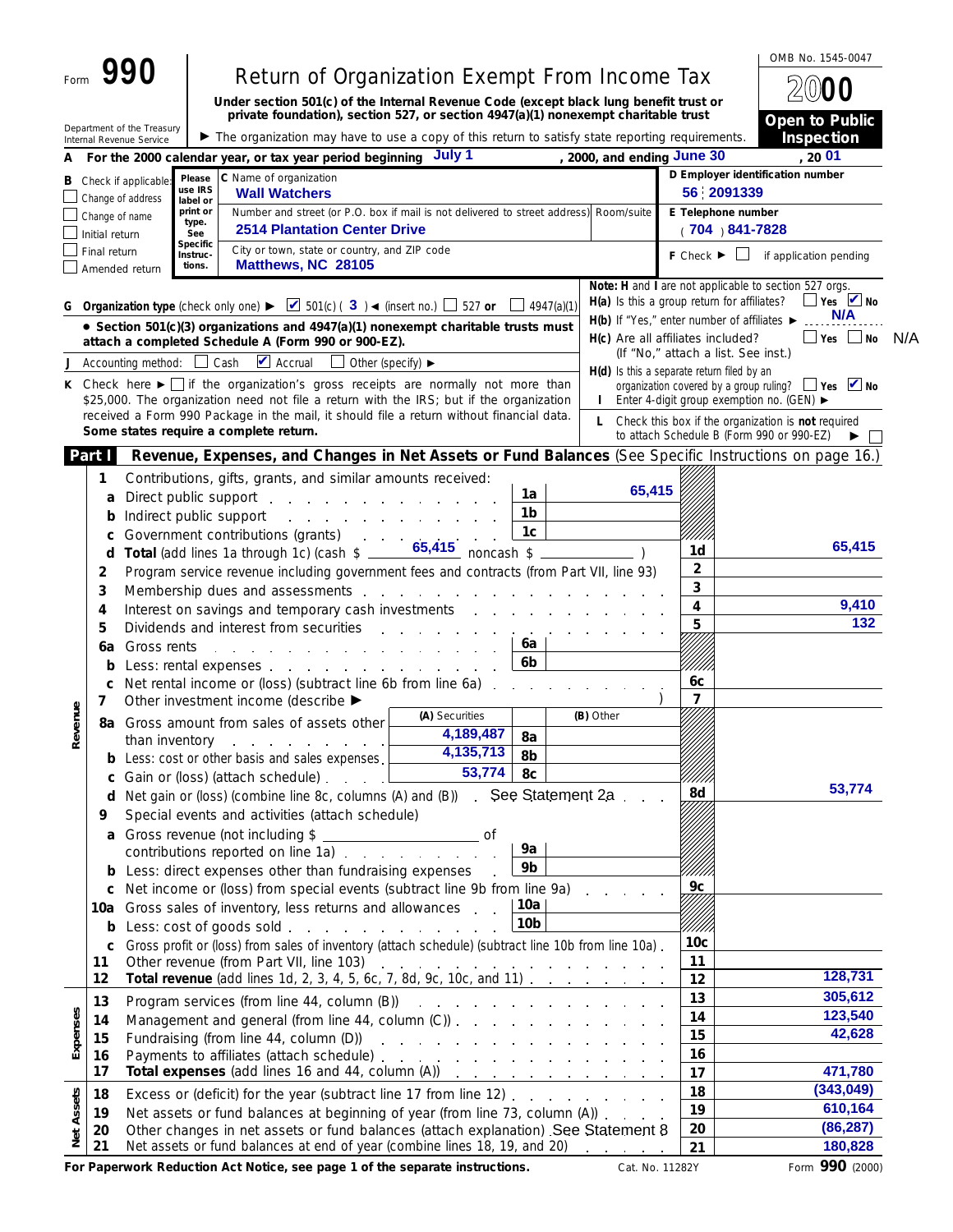#### **Part II** Statement of **Functional Expenses** All organizations must complete column (A). Columns (B), (C), and (D) are required for section 501(c)(3) and (4) organizations and section 4947(a)(1) nonexempt charitable trusts but optional for others. (See Specific Instructions on page 20.)

|    | Do not include amounts reported on line<br>6b, 8b, 9b, 10b, or 16 of Part I. |                 | (A) Total | (B) Program<br>services | (C) Management<br>and general | (D) Fundraising |
|----|------------------------------------------------------------------------------|-----------------|-----------|-------------------------|-------------------------------|-----------------|
| 22 | Grants and allocations (attach schedule).<br>$(cash $ \_$ noncash $$ \_$     | 22              |           |                         |                               |                 |
| 23 | Specific assistance to individuals (attach schedule)                         | 23              |           |                         |                               |                 |
| 24 | Benefits paid to or for members (attach schedule).                           | 24              |           |                         |                               |                 |
| 25 | Compensation of officers, directors, etc.                                    | 25              | 64,068    | 15,664                  | 15,664                        | 32,740          |
| 26 | Other salaries and wages                                                     | 26              | 223,823   | 192,688                 | 31,135                        |                 |
| 27 | Pension plan contributions                                                   | 27              |           |                         |                               |                 |
| 28 | Other employee benefits                                                      | 28              | 23,782    |                         | 23,782                        |                 |
| 29 | Payroll taxes                                                                | 29              | 21,714    | 15,480                  | 3,681                         | 2,553           |
| 30 | Professional fundraising fees                                                | 30              |           |                         |                               |                 |
| 31 | Accounting fees                                                              | 31              | 7,000     |                         | 7,000                         |                 |
| 32 |                                                                              | 32              | 725       |                         | 725                           |                 |
| 33 | Supplies<br>and the contract of the contract of                              | 33              | 7,501     |                         | 7,501                         |                 |
| 34 | Telephone                                                                    | 34              | 5,996     | 3,598                   | 1,798                         | 600             |
| 35 | Postage and shipping                                                         | 35              | 938       | 134                     | 804                           |                 |
| 36 | Occupancy<br>and a state of the state                                        | 36              | 4,615     | 2,769                   | 1,385                         | 461             |
| 37 | Equipment rental and maintenance                                             | 37              |           |                         |                               |                 |
| 38 | Printing and publications                                                    | 38              | 2,013     | 689                     | 1,324                         |                 |
| 39 | Travel<br>and the contract of the contract of the con-                       | 39              | 10,671    | 2,586                   | 4,467                         | 3,618           |
| 40 | Conferences, conventions, and meetings                                       | 40              | 1,345     | 945                     |                               | 400             |
| 41 | Interest                                                                     | 41              |           |                         |                               |                 |
| 42 | Depreciation depletion, etc. (attach schedule)                               | 42              | 44.074    | 32.498                  | 11,576                        |                 |
| 43 |                                                                              | 43a             |           |                         |                               |                 |
| b  |                                                                              | 43 <sub>b</sub> | 53,515    | 38,561                  | 12,698                        | 2,256           |
| C  |                                                                              | 43c             |           |                         |                               |                 |
| d  |                                                                              | 43d             |           |                         |                               |                 |
| e  |                                                                              | 43e             |           |                         |                               |                 |
| 44 | Total functional expenses (add lines 22 through 43). Organizations           |                 |           |                         |                               |                 |
|    | completing columns (B)-(D), carry these totals to lines 13-15.               | 44              | 471,780   | 305,612                 | 123,540                       | 42.628          |

If "Yes," enter (i) the aggregate amount of these joint costs \$ *iii* if if the amount allocated to Program services \$ *iii* the amount allocated to Fundraising \$ educational campaign and fundraising solicitation?<br>  $\blacksquare$  Yes  $\blacksquare$  No **Reporting of Joint Costs.** Did you report in column (B) (Program services) any joint costs from a combined educational campaign and fundraising solicitation? fiim and (iv) the amount allocated to Fundraising \$

|   | Part III Statement of Program Service Accomplishments (See Specific Instructions on page 23.)                                                                                                                                                                                                                                                                           |                                                                                                                         |
|---|-------------------------------------------------------------------------------------------------------------------------------------------------------------------------------------------------------------------------------------------------------------------------------------------------------------------------------------------------------------------------|-------------------------------------------------------------------------------------------------------------------------|
|   | What is the organization's primary exempt purpose? See Statement 5                                                                                                                                                                                                                                                                                                      | <b>Program Service</b>                                                                                                  |
|   | All organizations must describe their exempt purpose achievements in a clear and concise manner. State the number<br>of clients served, publications issued, etc. Discuss achievements that are not measurable. (Section 501(c)(3) and (4)<br>organizations and 4947(a)(1) nonexempt charitable trusts must also enter the amount of grants and allocations to others.) | <b>Expenses</b><br>(Required for 501(c)(3) and<br>$(4)$ orgs., and $4947(a)(1)$<br>trusts; but optional for<br>others.) |
|   | <b>MinistryWatch - See Statement 6</b>                                                                                                                                                                                                                                                                                                                                  |                                                                                                                         |
|   | (Grants and allocations<br>$^{\circ}$                                                                                                                                                                                                                                                                                                                                   | 275,051                                                                                                                 |
| h | thegoodsteward.com - See Statement 7                                                                                                                                                                                                                                                                                                                                    |                                                                                                                         |
|   | (Grants and allocations \$                                                                                                                                                                                                                                                                                                                                              | 30,561                                                                                                                  |
|   |                                                                                                                                                                                                                                                                                                                                                                         |                                                                                                                         |
|   | (Grants and allocations \$                                                                                                                                                                                                                                                                                                                                              |                                                                                                                         |
| d |                                                                                                                                                                                                                                                                                                                                                                         |                                                                                                                         |
|   | (Grants and allocations                                                                                                                                                                                                                                                                                                                                                 |                                                                                                                         |
|   | e Other program services (attach schedule)<br>(Grants and allocations                                                                                                                                                                                                                                                                                                   |                                                                                                                         |
|   | f Total of Program Service Expenses (should equal line 44, column (B), Program services).                                                                                                                                                                                                                                                                               | 305,612                                                                                                                 |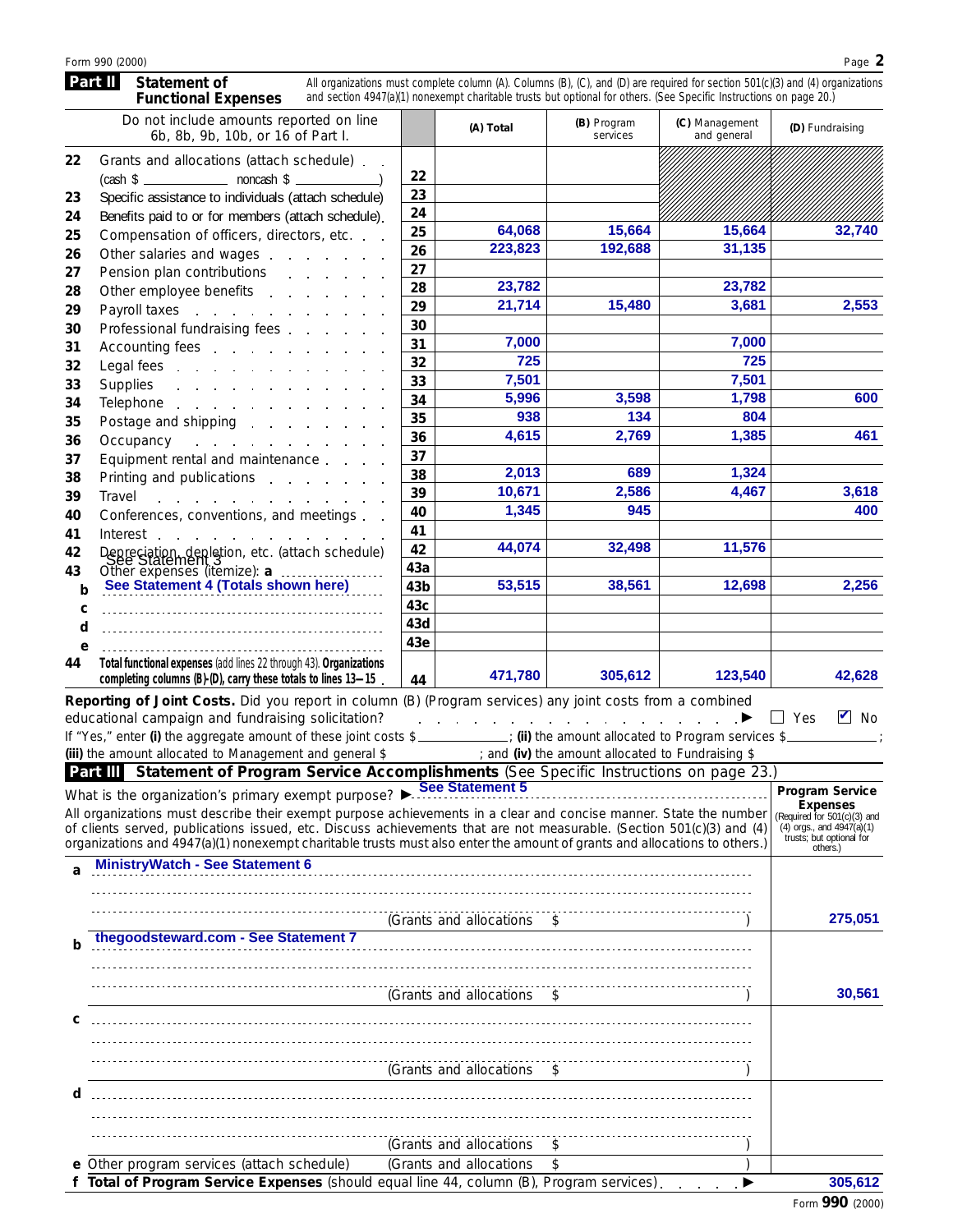|                             | Part IV | <b>Balance Sheets</b> (See Specific Instructions on page 23.)                                                                                                                                                                  |                                          |                                                |                          |                 |                    |
|-----------------------------|---------|--------------------------------------------------------------------------------------------------------------------------------------------------------------------------------------------------------------------------------|------------------------------------------|------------------------------------------------|--------------------------|-----------------|--------------------|
|                             | Note:   | Where required, attached schedules and amounts within the description<br>column should be for end-of-year amounts only.                                                                                                        |                                          |                                                | (A)<br>Beginning of year |                 | (B)<br>End of year |
|                             | 45      | Cash-non-interest-bearing                                                                                                                                                                                                      |                                          | and the state of the state of the state of the | 10,888                   | 45              | 14,583             |
|                             | 46      | Savings and temporary cash investments                                                                                                                                                                                         |                                          |                                                | 454,467                  | 46              | 36,732             |
|                             |         |                                                                                                                                                                                                                                | 47a                                      |                                                |                          |                 |                    |
|                             |         | 47a Accounts receivable                                                                                                                                                                                                        | 47b                                      |                                                |                          | 47c             |                    |
|                             |         | <b>b</b> Less: allowance for doubtful accounts                                                                                                                                                                                 | V/////XX                                 |                                                |                          |                 |                    |
|                             |         | 48a Pledges receivable                                                                                                                                                                                                         | 48a                                      |                                                |                          |                 |                    |
|                             |         | <b>b</b> Less: allowance for doubtful accounts.                                                                                                                                                                                | 48b                                      |                                                |                          | 48 <sub>C</sub> |                    |
|                             | 49      |                                                                                                                                                                                                                                |                                          |                                                |                          | 49              |                    |
|                             | 50      | Receivables from officers, directors, trustees, and key employees                                                                                                                                                              |                                          |                                                |                          |                 |                    |
|                             |         |                                                                                                                                                                                                                                |                                          |                                                |                          | 50              |                    |
|                             |         | 51a Other notes and loans receivable (attach                                                                                                                                                                                   |                                          |                                                |                          |                 |                    |
|                             |         | schedule).<br>the contract of the contract of the con-                                                                                                                                                                         | 51a                                      |                                                |                          |                 |                    |
| Assets                      |         | <b>b</b> Less: allowance for doubtful accounts                                                                                                                                                                                 | 51 <sub>b</sub>                          |                                                |                          | 51c             |                    |
|                             | 52      | Inventories for sale or use                                                                                                                                                                                                    |                                          |                                                | 3,634                    | 52              | 5,229              |
|                             | 53      | Prepaid expenses and deferred charges.                                                                                                                                                                                         |                                          | and a strain and a strain and a                |                          | 53              |                    |
|                             | 54      | Investments-securities (attach schedule).                                                                                                                                                                                      |                                          | $\cdot$ $\bullet$ $\Box$ Cost $\Box$ FMV       | 70,008                   | 54              | 47,271             |
|                             |         | See Statement 2b<br>55a Investments-land,                                                                                                                                                                                      | 55a                                      |                                                |                          |                 |                    |
|                             |         | equipment: basis                                                                                                                                                                                                               |                                          |                                                |                          |                 |                    |
|                             |         | <b>b</b> Less: accumulated depreciation (attach<br>schedule) expansion and the schedule of the set of the set of the set of the set of the set of the set of the                                                               | 55b                                      |                                                |                          | 55c             |                    |
|                             | 56      | Investments-other (attach schedule).                                                                                                                                                                                           |                                          |                                                |                          | 56              |                    |
|                             |         | 57a Land, buildings, and equipment: basis                                                                                                                                                                                      | <b>Contract Contract Contract</b><br>57a | 42,538                                         |                          |                 |                    |
|                             |         | <b>b</b> Less: accumulated depreciation (attach                                                                                                                                                                                |                                          |                                                |                          |                 |                    |
|                             |         |                                                                                                                                                                                                                                | 57b                                      | 20,425                                         | 20,660                   | 57c             | 22,113             |
|                             | 58      | schedule). $57b$<br>Other assets (describe ► System Development Capitalized Cost)                                                                                                                                              |                                          |                                                | 69,419                   | 58              | 79,553             |
|                             | 59      | Total assets (add lines 45 through 58) (must equal line 74)                                                                                                                                                                    |                                          |                                                | 629,076                  | 59              | 205,481            |
|                             | 60      | Accounts payable and accrued expenses                                                                                                                                                                                          |                                          |                                                | 10,174                   | 60              | 12,239             |
|                             | 61      | Grants payable research and the set of the set of the set of the set of the set of the set of the set of the set of the set of the set of the set of the set of the set of the set of the set of the set of the set of the set |                                          |                                                | 61                       |                 |                    |
|                             | 62      |                                                                                                                                                                                                                                |                                          |                                                | 62                       |                 |                    |
|                             | 63      | Loans from officers, directors, trustees, and key employees (attach                                                                                                                                                            |                                          |                                                |                          |                 |                    |
| abilities                   |         | schedule).<br>and the contract of the contract of the contract of the contract of                                                                                                                                              |                                          | 63                                             |                          |                 |                    |
|                             |         | 64a Tax-exempt bond liabilities (attach schedule)                                                                                                                                                                              |                                          | 64a                                            |                          |                 |                    |
| ⊐                           |         | <b>b</b> Mortgages and other notes payable (attach schedule)                                                                                                                                                                   |                                          |                                                | 64b                      |                 |                    |
|                             | 65      | Other liabilities (describe > Deferred Compensation                                                                                                                                                                            |                                          | 8,738                                          | 65                       | 12,414          |                    |
|                             | 66      | Total liabilities (add lines 60 through 65)                                                                                                                                                                                    | 18,912                                   | 66                                             | 24,653                   |                 |                    |
|                             |         | Organizations that follow SFAS 117, check here $\blacktriangleright \blacktriangleright \square$ and complete lines                                                                                                            |                                          |                                                |                          |                 |                    |
|                             |         | 67 through 69 and lines 73 and 74.                                                                                                                                                                                             |                                          |                                                |                          |                 | 180.828            |
|                             | 67      | Unrestricted.<br>and the company of the company                                                                                                                                                                                |                                          |                                                | 610,164                  | 67              |                    |
|                             | 68      | Temporarily restricted                                                                                                                                                                                                         |                                          |                                                |                          | 68              |                    |
|                             | 69      | Permanently restricted                                                                                                                                                                                                         |                                          |                                                |                          | 69              |                    |
| Net Assets or Fund Balances |         | Organizations that do not follow SFAS 117, check here $\blacktriangleright \Box$ and<br>complete lines 70 through 74.                                                                                                          |                                          | '////                                          |                          |                 |                    |
|                             | 70      | Capital stock, trust principal, or current funds                                                                                                                                                                               |                                          | the contract of the contract of                |                          | 70              |                    |
|                             | 71      | Paid-in or capital surplus, or land, building, and equipment fund                                                                                                                                                              |                                          |                                                |                          | 71              |                    |
|                             | 72      | Retained earnings, endowment, accumulated income, or other funds                                                                                                                                                               |                                          |                                                |                          | 72              |                    |
|                             | 73      | Total net assets or fund balances (add lines 67 through 69 OR lines                                                                                                                                                            |                                          |                                                |                          |                 |                    |
|                             |         | 70 through 72; column (A) must equal line 19 and column (B) must                                                                                                                                                               |                                          |                                                | 610,164                  |                 | 180,828            |
|                             | 74      | equal line 21)<br>Total liabilities and net assets / fund balances (add lines 66 and 73)                                                                                                                                       |                                          |                                                | 629,076                  | 73<br>74        | 205,481            |
|                             |         |                                                                                                                                                                                                                                |                                          |                                                |                          |                 |                    |

Form 990 is available for public inspection and, for some people, serves as the primary or sole source of information about a particular organization. How the public perceives an organization in such cases may be determined by the information presented on its return. Therefore, please make sure the return is complete and accurate and fully describes, in Part III, the organization's programs and accomplishments.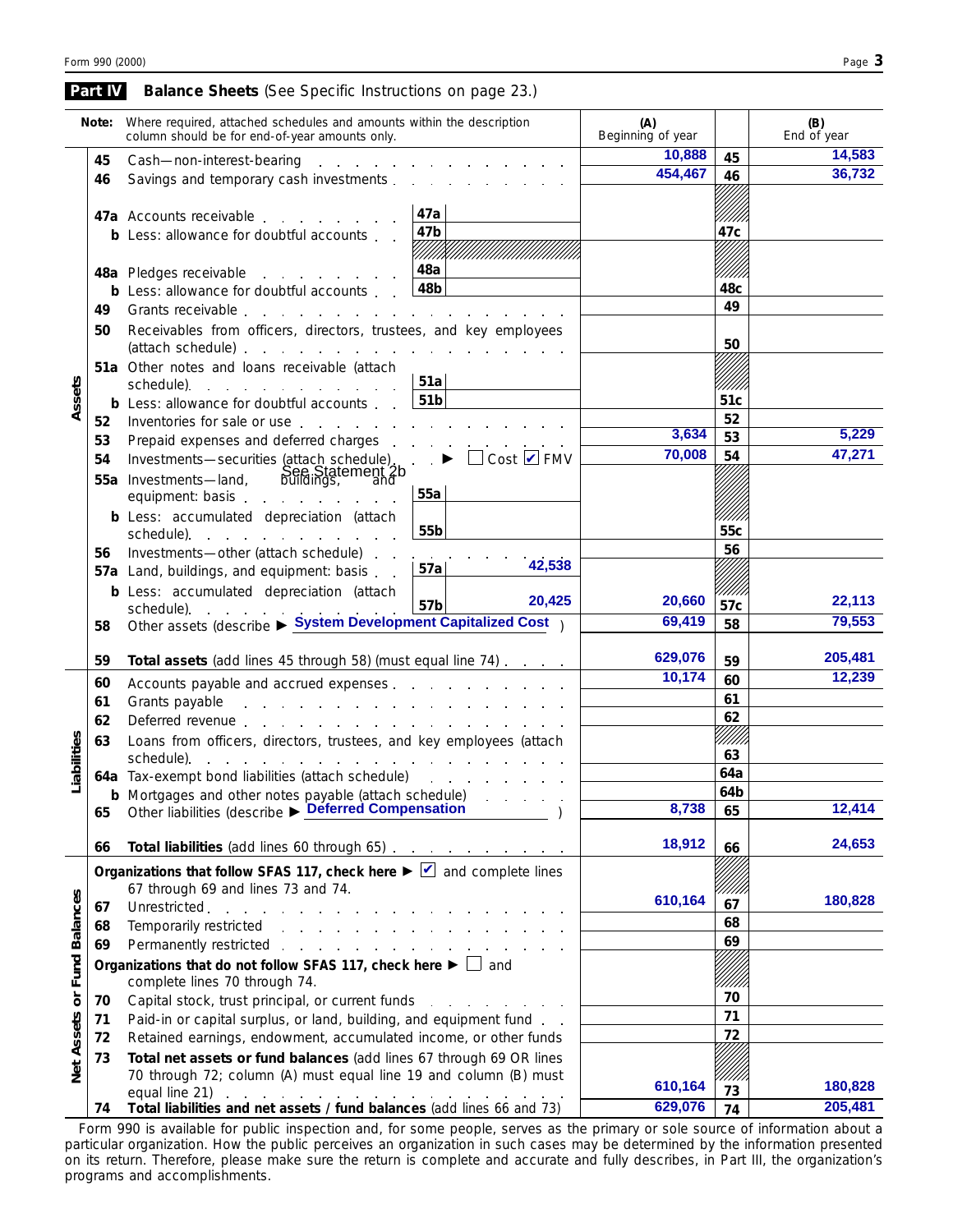|        | Form 990 (2000)                                                                                    |                                              |        |                                                                                                                                      |                          |   | Page 4  |
|--------|----------------------------------------------------------------------------------------------------|----------------------------------------------|--------|--------------------------------------------------------------------------------------------------------------------------------------|--------------------------|---|---------|
|        | Part IV-A<br>Reconciliation of Revenue per Audited<br><b>Financial Statements with Revenue per</b> | Return (See Specific Instructions, page 25.) |        | Part IV-B<br>Reconciliation of Expenses per Audited<br><b>Financial Statements with Expenses per</b><br>Return                       |                          |   |         |
| a      | Total revenue, gains, and other support<br>per audited financial statements. ▶                     | 74,694<br>a                                  | a      | Total expenses and losses per<br>audited financial statements                                                                        | $\overline{\phantom{a}}$ | a | 504,030 |
| b      | Amounts included on line a but not on<br>line 12, Form 990:                                        |                                              | b      | Amounts included on line a but not<br>on line 17, Form 990:                                                                          |                          |   |         |
|        | (1) Net unrealized gains<br>(72, 780)<br>on investments.                                           |                                              | (1)    | Donated services<br>\$<br>and use of facilities                                                                                      | 32,250                   |   |         |
|        | (2) Donated<br>services<br>and use of facilities $\frac{\$}{}$                                     | 32,250                                       | (2)    | Prior year adjustments<br>reported on line 20,                                                                                       |                          |   |         |
|        | (3) Recoveries of prior<br>year grants                                                             |                                              | (3)    | Form 990<br>Losses reported on<br>\$                                                                                                 |                          |   |         |
|        | (4) Other (specify):<br><u>.</u>                                                                   |                                              | (4)    | line 20, Form 990.<br>Other (specify):<br>.                                                                                          |                          |   |         |
|        | Add amounts on lines (1) through $(4)$                                                             | (40, 530)<br>b                               |        |                                                                                                                                      |                          | b | 32,250  |
| C<br>d | Line a minus line b.<br>Amounts included on line 12,<br>Form 990 but not on line a:                | 115,224<br>C                                 | C<br>d | Add amounts on lines (1) through (4)<br>Line a minus line $\mathbf b$<br>Amounts included on line 17,<br>Form 990 but not on line a: |                          | c | 471,780 |
|        | (1) Investment expenses<br>not included on line<br>6b, Form 990                                    |                                              | (1)    | Investment expenses<br>not included on line<br>6b, Form 990.                                                                         |                          |   |         |
|        | (2) Other (specify):<br><b>PY</b> unrealized<br><b>Gain on invest</b>                              | 13,507                                       | (2)    | Other (specify):                                                                                                                     |                          |   |         |
|        | Add amounts on lines (1) and (2)                                                                   | 13,507<br>d                                  |        | Add amounts on lines (1) and (2) ▶                                                                                                   |                          | d |         |
| e      | Total revenue per line 12, Form 990<br>(line c plus line d) $\qquad \qquad$                        | 128,731<br>e                                 | e      | Total expenses per line 17, Form 990<br>(line $c$ plus line $d$ ) $\qquad \qquad \qquad$                                             |                          | e | 471,780 |

**List of Officers, Directors, Trustees, and Key Employees** (List each one even if not compensated; see Specific Instructions on page 25.) **Part V**

| (A) Name and address | (B) Title and average hours per<br>week devoted to position | (C) Compensation<br>(If not paid, enter<br>-0-.) | (D) Contributions to<br>employee benefit plans &<br>deferred compensation | (E) Expense<br>account and other<br>allowances |
|----------------------|-------------------------------------------------------------|--------------------------------------------------|---------------------------------------------------------------------------|------------------------------------------------|
| See Statement 1      |                                                             |                                                  |                                                                           |                                                |
|                      |                                                             |                                                  |                                                                           |                                                |
|                      |                                                             |                                                  |                                                                           |                                                |
|                      |                                                             |                                                  |                                                                           |                                                |
|                      |                                                             |                                                  |                                                                           |                                                |
|                      |                                                             |                                                  |                                                                           |                                                |
|                      |                                                             |                                                  |                                                                           |                                                |
|                      |                                                             |                                                  |                                                                           |                                                |
|                      |                                                             |                                                  |                                                                           |                                                |
|                      |                                                             |                                                  |                                                                           |                                                |

Did any officer, director, trustee, or key employee receive aggregate compensation of more than \$100,000 from your organization and all related organizations, of which more than \$10,000 was provided by the related organizations? If "Yes," attach schedule—see Specific Instructions on page 26. **75**

Yes **■**No

Form **990** (2000)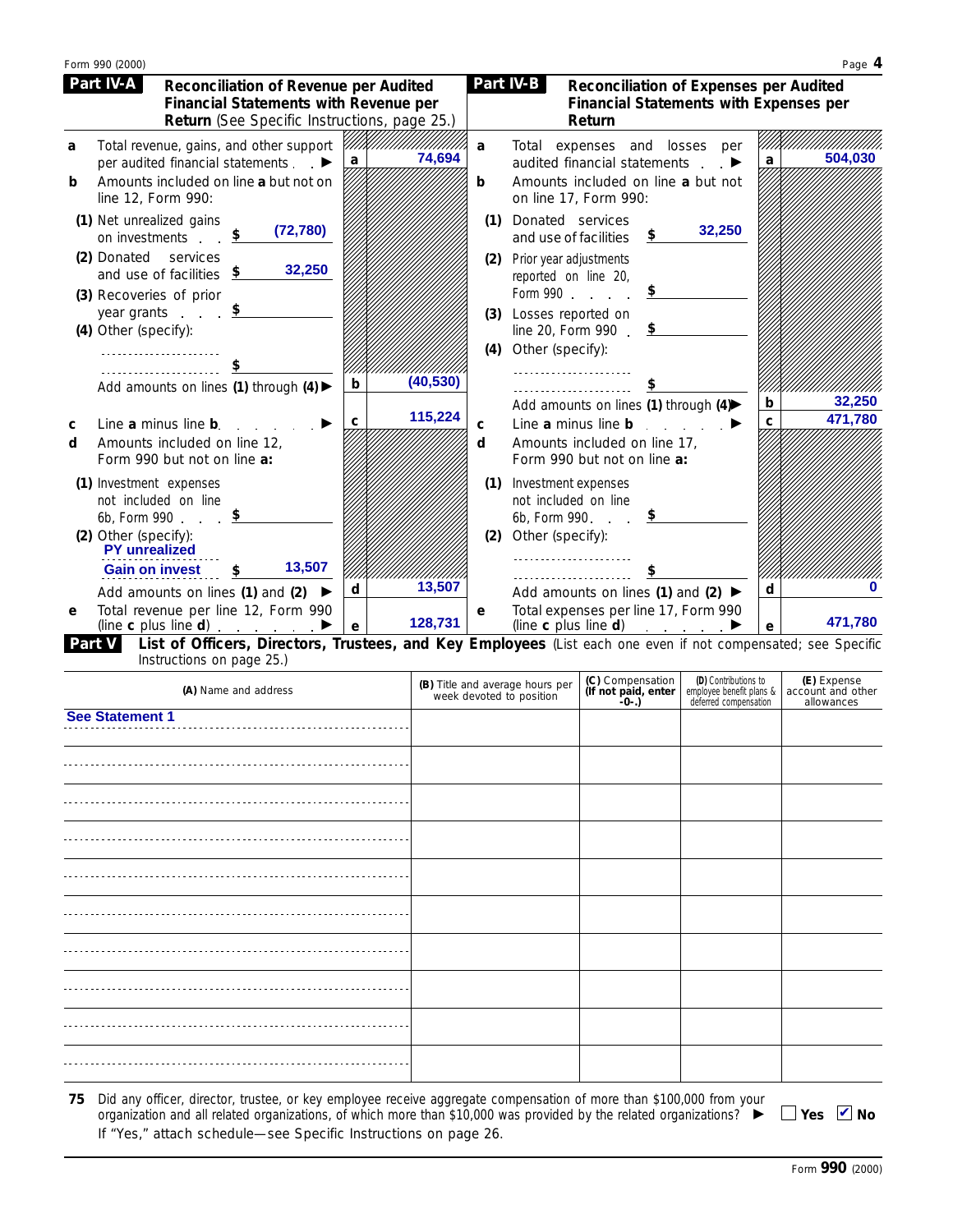|    | Form 990 (2000)                                                                                                                                                                                                                                                                                                                                                               |            |     | Page 5   |  |  |
|----|-------------------------------------------------------------------------------------------------------------------------------------------------------------------------------------------------------------------------------------------------------------------------------------------------------------------------------------------------------------------------------|------------|-----|----------|--|--|
|    | Part VI Other Information (See Specific Instructions on page 26.)                                                                                                                                                                                                                                                                                                             | N/A        | Yes | No       |  |  |
| 76 | Did the organization engage in any activity not previously reported to the IRS? If "Yes," attach a detailed description of each activity                                                                                                                                                                                                                                      | 76         |     | V        |  |  |
| 77 | Were any changes made in the organizing or governing documents but not reported to the IRS?                                                                                                                                                                                                                                                                                   | 77         |     | ✓        |  |  |
|    | If "Yes," attach a conformed copy of the changes.                                                                                                                                                                                                                                                                                                                             | 78a        |     | V        |  |  |
|    | 78a Did the organization have unrelated business gross income of \$1,000 or more during the year covered by this return?.<br>b If "Yes," has it filed a tax return on Form 990-T for this year? N/A.                                                                                                                                                                          | 78b        |     |          |  |  |
| 79 | Was there a liquidation, dissolution, termination, or substantial contraction during the year? If "Yes," attach a statement                                                                                                                                                                                                                                                   |            |     |          |  |  |
|    | 80a Is the organization related (other than by association with a statewide or nationwide organization) through common                                                                                                                                                                                                                                                        | 79         |     |          |  |  |
|    | membership, governing bodies, trustees, officers, etc., to any other exempt or nonexempt organization?                                                                                                                                                                                                                                                                        | 80a        |     |          |  |  |
|    |                                                                                                                                                                                                                                                                                                                                                                               |            |     |          |  |  |
|    |                                                                                                                                                                                                                                                                                                                                                                               |            |     |          |  |  |
|    | 81a Enter the amount of political expenditures, direct or indirect, as described in the<br>$\bf{0}$                                                                                                                                                                                                                                                                           |            |     |          |  |  |
|    | 81a<br>instructions for line 81                                                                                                                                                                                                                                                                                                                                               | 81b        |     | V        |  |  |
|    |                                                                                                                                                                                                                                                                                                                                                                               |            |     |          |  |  |
|    | 82a Did the organization receive donated services or the use of materials, equipment, or facilities at no charge<br>or at substantially less than fair rental value?.<br>and a straight and a straight and                                                                                                                                                                    | 82a        |     |          |  |  |
|    | <b>b</b> If "Yes," you may indicate the value of these items here. Do not include this amount                                                                                                                                                                                                                                                                                 |            |     |          |  |  |
|    | as revenue in Part I or as an expense in Part II. (See instructions for reporting in<br>32,250<br>82b<br>Part III.).                                                                                                                                                                                                                                                          |            |     |          |  |  |
|    | 83a Did the organization comply with the public inspection requirements for returns and exemption applications?                                                                                                                                                                                                                                                               | 83a        |     |          |  |  |
|    | <b>b</b> Did the organization comply with the disclosure requirements relating to quid pro quo contributions?                                                                                                                                                                                                                                                                 | 83b        |     |          |  |  |
|    | 84a Did the organization solicit any contributions or gifts that were not tax deductible?                                                                                                                                                                                                                                                                                     | 84a        |     |          |  |  |
|    | <b>b</b> If "Yes," did the organization include with every solicitation an express statement that such contributions                                                                                                                                                                                                                                                          |            |     |          |  |  |
|    | N/A                                                                                                                                                                                                                                                                                                                                                                           | 84b<br>85a |     |          |  |  |
| 85 | 501(c)(4), (5), or (6) organizations. a Were substantially all dues nondeductible by members? N/A<br><b>b</b> Did the organization make only in-house lobbying expenditures of \$2,000 or less? N/A                                                                                                                                                                           | 85b        |     |          |  |  |
|    | If "Yes" was answered to either 85a or 85b, do not complete 85c through 85h below unless the organization                                                                                                                                                                                                                                                                     |            |     |          |  |  |
|    | received a waiver for proxy tax owed for the prior year.                                                                                                                                                                                                                                                                                                                      |            |     |          |  |  |
|    | N/A<br>85c<br>c Dues, assessments, and similar amounts from members                                                                                                                                                                                                                                                                                                           |            |     |          |  |  |
|    | 85d<br>N/A<br>d Section 162(e) lobbying and political expenditures<br>N/A<br>85e                                                                                                                                                                                                                                                                                              |            |     |          |  |  |
| е  | Aggregate nondeductible amount of section 6033(e)(1)(A) dues notices<br>85f                                                                                                                                                                                                                                                                                                   |            |     |          |  |  |
|    | f Taxable amount of lobbying and political expenditures (line 85d less 85e) $N/A$<br>g Does the organization elect to pay the section 6033(e) tax on the amount in 85f?<br>N/A.                                                                                                                                                                                               | 85q        |     |          |  |  |
|    | h If section 6033(e)(1)(A) dues notices were sent, does the organization agree to add the amount in 85f to its reasonable                                                                                                                                                                                                                                                     |            |     |          |  |  |
|    | estimate of dues allocable to nondeductible lobbying and political expenditures for the following tax year? <sup>N/A</sup>                                                                                                                                                                                                                                                    | 85h        |     |          |  |  |
| 86 | 86a<br>501(c)(7) orgs. Enter: a Initiation fees and capital contributions included on line $W$ <sup><math>A</math></sup> .                                                                                                                                                                                                                                                    |            |     |          |  |  |
|    | 86b<br>N/A<br><b>b</b> Gross receipts, included on line 12, for public use of club facilities.                                                                                                                                                                                                                                                                                |            |     |          |  |  |
| 87 | 87a<br>$501(c)(12)$ orgs. Enter: a Gross income from members or shareholders. $N/A$ .                                                                                                                                                                                                                                                                                         |            |     |          |  |  |
|    | b Gross income from other sources. (Do not net amounts due or paid to other<br>87b<br>sources against amounts due or received from them.)<br>. N/A .                                                                                                                                                                                                                          |            |     |          |  |  |
| 88 | At any time during the year, did the organization own a 50% or greater interest in a taxable corporation or<br>partnership, or an entity disregarded as separate from the organization under Regulations sections                                                                                                                                                             | 88         |     |          |  |  |
|    | 301.7701-2 and 301.7701-3? If "Yes," complete Part IX<br>the contract of the contract of the contract of the contract of the contract of the contract of the contract of<br>89a 501(c)(3) organizations. Enter: Amount of tax imposed on the organization during the year under:<br>$\bf{0}$                                                                                  |            |     |          |  |  |
|    | $\frac{0}{2}$ ; section 4955 $\blacktriangleright$ _____<br><b>b</b> $501(c)(3)$ and $501(c)(4)$ orgs. Did the organization engage in any section 4958 excess benefit transaction                                                                                                                                                                                             |            |     |          |  |  |
|    | during the year or did it become aware of an excess benefit transaction from a prior year? If "Yes," attach<br>a statement explaining each transaction.<br>the contract of the contract of the contract of the contract of the contract of the contract of the contract of                                                                                                    | 89b        |     |          |  |  |
|    | c Enter: Amount of tax imposed on the organization managers or disqualified persons during the year under<br>sections 4912, 4955, and 4958.<br>and the company of the company of the company of the company of the company of the company of the company of the company of the company of the company of the company of the company of the company of the company of the comp |            |     | $\bf{0}$ |  |  |
|    | d Enter: Amount of tax on line 89c, above, reimbursed by the organization.                                                                                                                                                                                                                                                                                                    |            |     | $\bf{0}$ |  |  |
|    | 90a List the states with which a copy of this return is filed > North Carolina                                                                                                                                                                                                                                                                                                |            |     |          |  |  |
|    | 90b<br>b Number of employees employed in the pay period that includes March 12, 2000 (See inst.).                                                                                                                                                                                                                                                                             |            | 5   |          |  |  |
| 91 | Telephone no. ▶ (704) 841-7828<br>The books are in care of $\triangleright$ Chris Hempe<br>ZIP code $\triangleright$ 28105<br>Located at $\blacktriangleright$                                                                                                                                                                                                                |            |     |          |  |  |
| 92 | Section 4947(a)(1) nonexempt charitable trusts filing Form 990 in lieu of Form 1041-Check here $\ldots$ N/A                                                                                                                                                                                                                                                                   |            |     |          |  |  |
|    | and enter the amount of tax-exempt interest received or accrued during the tax year $\blacktriangleright$   92                                                                                                                                                                                                                                                                |            |     | N/A      |  |  |

Form **990** (2000)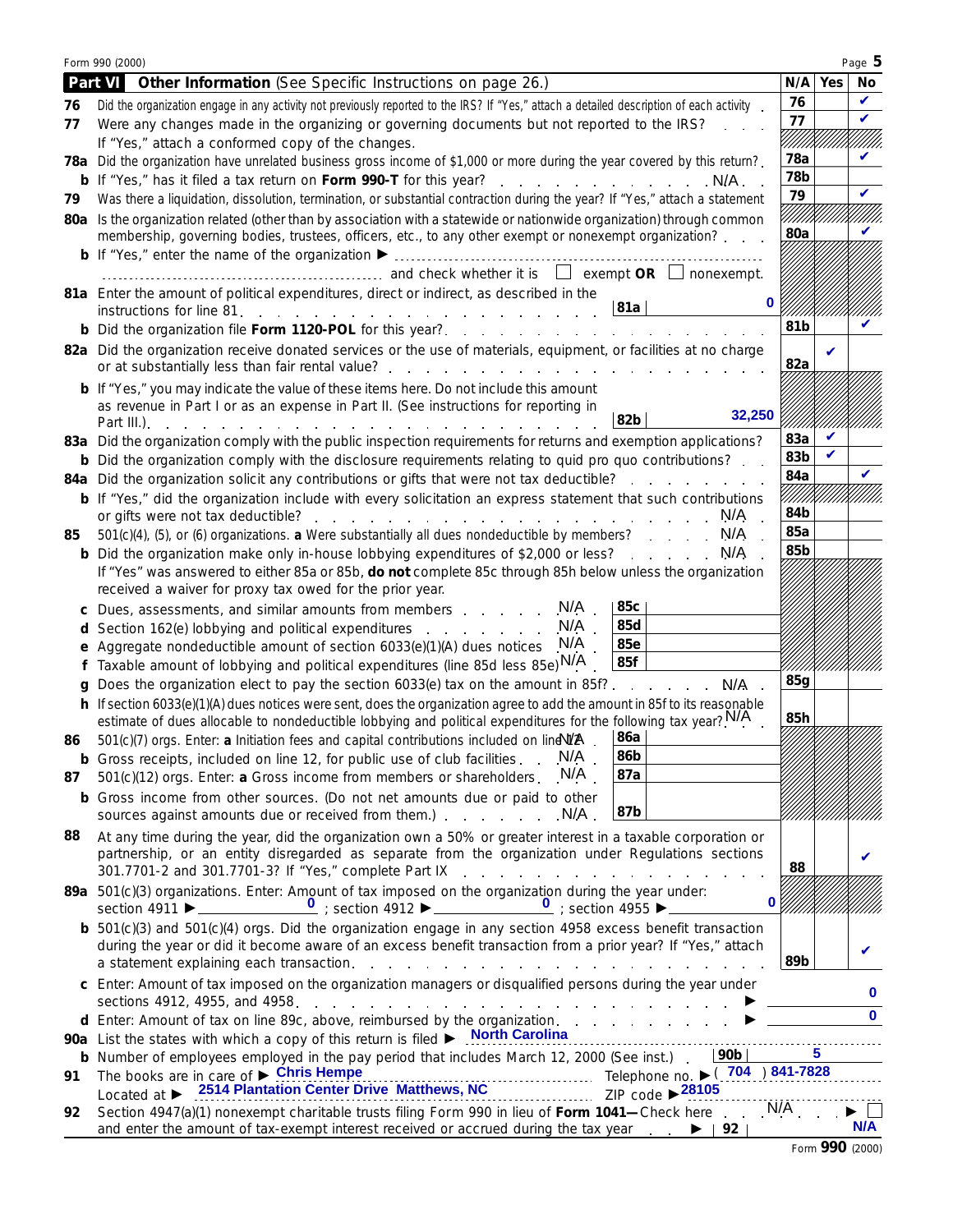| Form 990 (2000)    |                                                                                                                                                                                                                                                                                                                                                                                 |                                                |                             |                                                            |                                      | Page 6                                       |
|--------------------|---------------------------------------------------------------------------------------------------------------------------------------------------------------------------------------------------------------------------------------------------------------------------------------------------------------------------------------------------------------------------------|------------------------------------------------|-----------------------------|------------------------------------------------------------|--------------------------------------|----------------------------------------------|
| Part VII           | Analysis of Income-Producing Activities (See Specific Instructions on page 30.)                                                                                                                                                                                                                                                                                                 |                                                | Unrelated business income   |                                                            | Excluded by section 512, 513, or 514 | (E)                                          |
| indicated.         | Enter gross amounts unless otherwise                                                                                                                                                                                                                                                                                                                                            | (A)<br>Business code                           | (B)<br>Amount               | (C)<br>Exclusion code                                      | (D)<br>Amount                        | Related or<br>exempt function<br>income      |
| 93                 | Program service revenue:                                                                                                                                                                                                                                                                                                                                                        |                                                |                             |                                                            |                                      |                                              |
| а<br>b             | <u> 1989 - Andrea Stadt Britain, amerikansk politiker (</u>                                                                                                                                                                                                                                                                                                                     |                                                |                             |                                                            |                                      |                                              |
| С                  |                                                                                                                                                                                                                                                                                                                                                                                 |                                                |                             |                                                            |                                      |                                              |
| d                  | <u> 1980 - Johann Barn, amerikansk politiker (d. 1980)</u>                                                                                                                                                                                                                                                                                                                      |                                                |                             |                                                            |                                      |                                              |
| е                  |                                                                                                                                                                                                                                                                                                                                                                                 |                                                |                             |                                                            |                                      |                                              |
| f                  | Medicare/Medicaid payments                                                                                                                                                                                                                                                                                                                                                      |                                                |                             |                                                            |                                      |                                              |
| q<br>94            | Fees and contracts from government agencies<br>Membership dues and assessments<br>$\Delta \sim 10^{-1}$ .                                                                                                                                                                                                                                                                       |                                                |                             |                                                            |                                      |                                              |
| 95                 | Interest on savings and temporary cash investments                                                                                                                                                                                                                                                                                                                              |                                                |                             | 14                                                         | 9,410                                |                                              |
| 96                 | Dividends and interest from securities                                                                                                                                                                                                                                                                                                                                          |                                                |                             | 14                                                         | 132                                  |                                              |
| 97                 | Net rental income or (loss) from real estate:                                                                                                                                                                                                                                                                                                                                   |                                                |                             |                                                            |                                      |                                              |
| a                  | debt-financed property entitled and the state of the state of the state of the state of the state of the state                                                                                                                                                                                                                                                                  |                                                |                             |                                                            |                                      |                                              |
| b                  | not debt-financed property                                                                                                                                                                                                                                                                                                                                                      |                                                |                             |                                                            |                                      |                                              |
| 98<br>99           | Net rental income or (loss) from personal property<br>Other investment income entitled to the control of the control of the control of the control of the control of                                                                                                                                                                                                            |                                                |                             |                                                            |                                      |                                              |
| 100                | Gain or (loss) from sales of assets other than inventory                                                                                                                                                                                                                                                                                                                        |                                                |                             | 18                                                         | 53,774                               |                                              |
| 101                | Net income or (loss) from special events                                                                                                                                                                                                                                                                                                                                        |                                                |                             |                                                            |                                      |                                              |
| 102                | Gross profit or (loss) from sales of inventory.                                                                                                                                                                                                                                                                                                                                 |                                                |                             |                                                            |                                      |                                              |
| 103                |                                                                                                                                                                                                                                                                                                                                                                                 |                                                |                             |                                                            |                                      |                                              |
| b<br>c             | <u> 1989 - Johann John Stone, markin f</u><br><u>state and the state of the state of the state of the state of the state of the state of the state of the state of the state of the state of the state of the state of the state of the state of the state of the state of the</u>                                                                                              |                                                |                             |                                                            |                                      |                                              |
| d                  | <u> 1989 - Johann Barn, mars ann an t-Amhain Aonaich an t-Aonaich an t-Aonaich an t-Aonaich an t-Aonaich ann an t-</u>                                                                                                                                                                                                                                                          |                                                |                             |                                                            |                                      |                                              |
| е                  |                                                                                                                                                                                                                                                                                                                                                                                 |                                                |                             |                                                            |                                      |                                              |
| 104                | Subtotal (add columns (B), (D), and (E))                                                                                                                                                                                                                                                                                                                                        | <u> УНИШИИ Х</u><br>$\mathcal{L}^{\text{max}}$ |                             |                                                            | 63,316                               |                                              |
| 105                | <b>Total</b> (add line 104, columns (B), (D), and (E)). $\cdots$ $\cdots$ $\cdots$ $\cdots$ $\cdots$ $\cdots$<br>Note: Line 105 plus line 1d, Part I, should equal the amount on line 12, Part I.                                                                                                                                                                               |                                                |                             |                                                            |                                      | 63,316                                       |
| Part VIII          | Relationship of Activities to the Accomplishment of Exempt Purposes (See Specific Instructions on page 31.)                                                                                                                                                                                                                                                                     |                                                |                             |                                                            |                                      |                                              |
| Line No.<br>▼      | Explain how each activity for which income is reported in column (E) of Part VII contributed importantly to the accomplishment<br>of the organization's exempt purposes (other than by providing funds for such purposes).<br>N/A                                                                                                                                               |                                                |                             |                                                            |                                      |                                              |
|                    |                                                                                                                                                                                                                                                                                                                                                                                 |                                                |                             |                                                            |                                      |                                              |
| Part IX            | Information Regarding Taxable Subsidiaries and Disregarded Entities (See Specific Instructions on page 31.)                                                                                                                                                                                                                                                                     |                                                |                             |                                                            |                                      |                                              |
|                    | (A)<br>Name, address, and EIN of corporation,<br>partnership, or disregarded entity                                                                                                                                                                                                                                                                                             | (B)<br>Percentage of<br>ownership interest     | (C)<br>Nature of activities |                                                            | (D)<br>Total income                  | (E)<br>End-of-year<br>assets                 |
| N/A                |                                                                                                                                                                                                                                                                                                                                                                                 | %<br>%                                         |                             |                                                            |                                      |                                              |
|                    |                                                                                                                                                                                                                                                                                                                                                                                 | %                                              |                             |                                                            |                                      |                                              |
|                    |                                                                                                                                                                                                                                                                                                                                                                                 | %                                              |                             |                                                            |                                      |                                              |
| Part X             | Information Regarding Transfers Associated with Personal Benefit Contracts (See Specific Instructions on page 31.)                                                                                                                                                                                                                                                              |                                                |                             |                                                            |                                      |                                              |
|                    | (a) Did the organization, during the year, receive any funds, directly or indirectly, to pay premiums on a personal<br>(b) Did the organization, during the year, pay premiums, directly or indirectly, on a personal benefit contract?                                                                                                                                         |                                                |                             |                                                            |                                      | Yes<br>$\vee$ No<br>$\blacksquare$ No<br>Yes |
|                    | Note: If "Yes" to (b), file Form 8870 and Form 4720 (see instructions).                                                                                                                                                                                                                                                                                                         |                                                |                             |                                                            |                                      |                                              |
| <b>Please</b>      | Under penalties of perjury, I declare that I have examined this return, including accompanying schedules and statements, and to the best of my knowledge<br>and belief, it is true, correct, and complete. Declaration of preparer (other than officer) is based on all information of which preparer has any knowledge.<br>(Important: See General Instruction W, on page 14.) |                                                |                             |                                                            |                                      |                                              |
| Sign               |                                                                                                                                                                                                                                                                                                                                                                                 |                                                | 10/2/01                     | <b>Mark Long, President</b>                                |                                      |                                              |
| Here               | Signature of officer                                                                                                                                                                                                                                                                                                                                                            | Date                                           |                             | Type or print name and title.                              |                                      |                                              |
| Paid<br>Preparer's | Preparer's<br>signature                                                                                                                                                                                                                                                                                                                                                         |                                                | Date                        | Check if<br>self-<br>employed $\blacktriangleright$ $\Box$ |                                      | Preparer's SSN or PTIN                       |
| Use Only           | Firm's name (or yours<br>if self-employed) and                                                                                                                                                                                                                                                                                                                                  |                                                |                             | <b>EIN</b>                                                 |                                      |                                              |
|                    | address, and ZIP code                                                                                                                                                                                                                                                                                                                                                           |                                                |                             | Phone no. $\blacktriangleright$                            |                                      |                                              |
|                    |                                                                                                                                                                                                                                                                                                                                                                                 | ⊛                                              |                             |                                                            |                                      | Form 990 (2000)                              |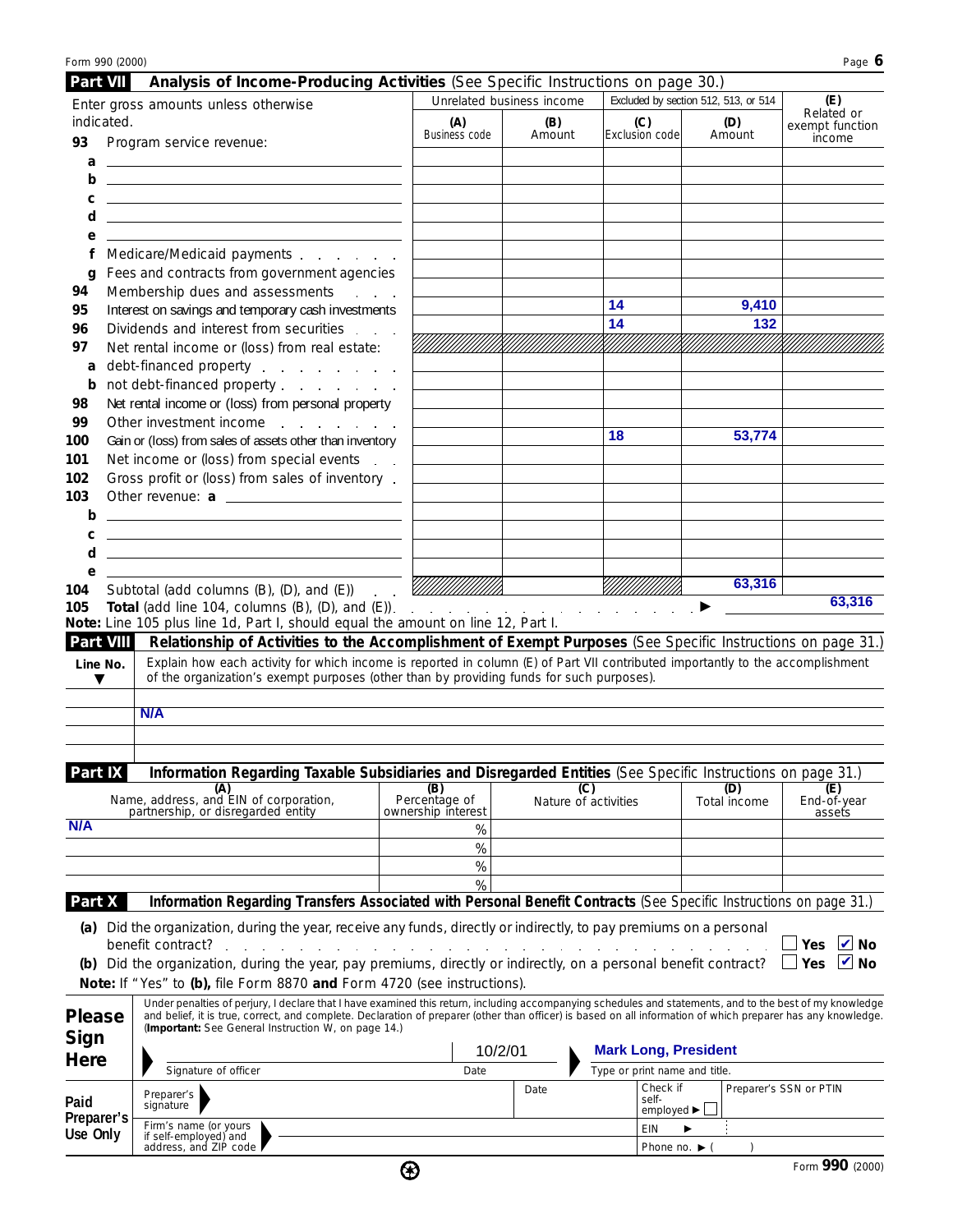**(Form 990 or 990-EZ)**

### **SCHEDULE A** | Organization Exempt Under Section 501(c)(3) LOMB No. 1545-0047

**(Except Private Foundation) and Section 501(e), 501(f), 501(k), 501(n), or Section 4947(a)(1) Nonexempt Charitable Trust**

| 2000 |
|------|
|      |

Department of the Treasury<br>Internal Revenue Service

**Part I**

| Supplementary Information-(See separate instructions.)                                  |
|-----------------------------------------------------------------------------------------|
| • MUST be completed by the above organizations and attached to their Form 990 or 990-EZ |

| Name of the organization | Employer identification number |
|--------------------------|--------------------------------|
| <b>Wall Watchers</b>     | 2091339<br>56                  |

Compensation of the Five Highest Paid Employees Other Than Officers, Directors, and Trustees **Wall Watchers 56 2091339**

| (See page 1 of the instructions. List each one. If there are none, enter "None.")                                                                               |                                                             |                  |                                                                           |                                                |
|-----------------------------------------------------------------------------------------------------------------------------------------------------------------|-------------------------------------------------------------|------------------|---------------------------------------------------------------------------|------------------------------------------------|
| (a) Name and address of each employee paid more<br>than \$50,000                                                                                                | (b) Title and average hours<br>per week devoted to position | (c) Compensation | (d) Contributions to<br>employee benefit plans &<br>deferred compensation | (e) Expense<br>account and other<br>allowances |
| <b>None</b>                                                                                                                                                     |                                                             |                  |                                                                           |                                                |
|                                                                                                                                                                 |                                                             |                  |                                                                           |                                                |
|                                                                                                                                                                 |                                                             |                  |                                                                           |                                                |
|                                                                                                                                                                 |                                                             |                  |                                                                           |                                                |
|                                                                                                                                                                 |                                                             |                  |                                                                           |                                                |
|                                                                                                                                                                 |                                                             |                  |                                                                           |                                                |
|                                                                                                                                                                 |                                                             |                  |                                                                           |                                                |
|                                                                                                                                                                 |                                                             |                  |                                                                           |                                                |
|                                                                                                                                                                 |                                                             |                  |                                                                           |                                                |
| Total number of other employees paid over                                                                                                                       |                                                             |                  |                                                                           |                                                |
| \$50,000 $\cdots$ $\cdots$ $\cdots$ $\cdots$ $\cdots$<br><b>Dart II. Companestion of the Five Highest Deid Independent Contractors for Drefessional Comises</b> | 0                                                           |                  |                                                                           |                                                |

**Compensation of the Five Highest Paid Independent Contractors for Professional Services** (See page 1 of the instructions. List each one (whether individuals or firms). If there are none, enter "None.") **Part II**

| (a) Name and address of each independent contractor paid more than \$50,000                                      | (b) Type of service | (c) Compensation |
|------------------------------------------------------------------------------------------------------------------|---------------------|------------------|
| <b>None</b>                                                                                                      |                     |                  |
|                                                                                                                  |                     |                  |
|                                                                                                                  |                     |                  |
|                                                                                                                  |                     |                  |
|                                                                                                                  |                     |                  |
| Total number of others receiving over \$50,000 for<br>professional services $\qquad \qquad$ $\qquad \qquad$<br>0 |                     |                  |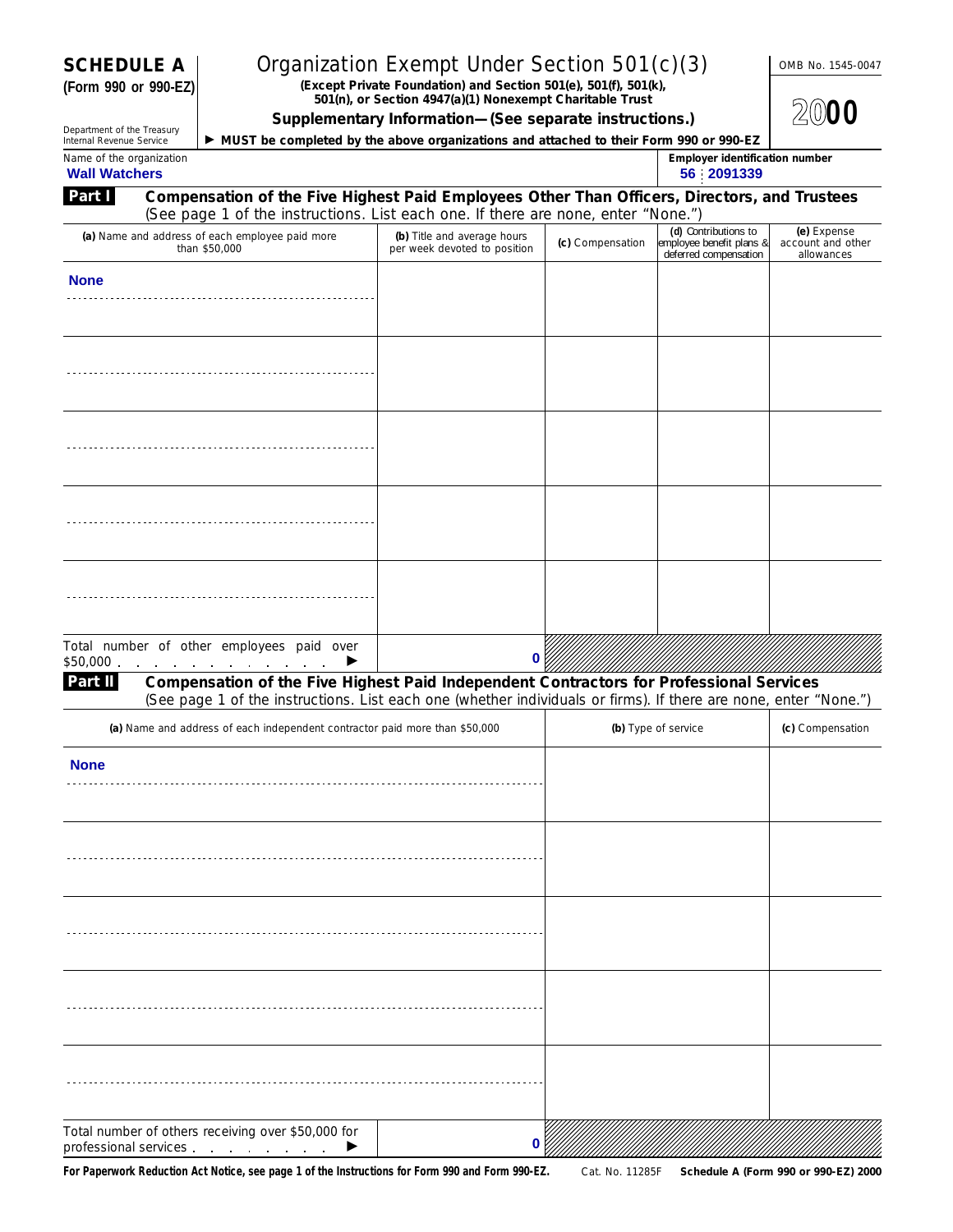|                                | Schedule A (Form 990 or 990-EZ) 2000                                                                                                                                                                                                                                                                                                                                                                                                                                                                                                                                                                                                                                                                                                                                                                                                                         |    |              | Page 2 |  |  |  |
|--------------------------------|--------------------------------------------------------------------------------------------------------------------------------------------------------------------------------------------------------------------------------------------------------------------------------------------------------------------------------------------------------------------------------------------------------------------------------------------------------------------------------------------------------------------------------------------------------------------------------------------------------------------------------------------------------------------------------------------------------------------------------------------------------------------------------------------------------------------------------------------------------------|----|--------------|--------|--|--|--|
|                                | Part III<br><b>Statements About Activities</b>                                                                                                                                                                                                                                                                                                                                                                                                                                                                                                                                                                                                                                                                                                                                                                                                               |    | Yes          | No     |  |  |  |
| 1                              | During the year, has the organization attempted to influence national, state, or local legislation, including any<br>attempt to influence public opinion on a legislative matter or referendum?<br>N/A<br>If "Yes," enter the total expenses paid or incurred in connection with the lobbying activities ▶ \$ __<br>Organizations that made an election under section 501(h) by filing Form 5768 must complete Part VI-A. Other<br>organizations checking "Yes," must complete Part VI-B AND attach a statement giving a detailed description of                                                                                                                                                                                                                                                                                                             | 1  |              | ✓      |  |  |  |
| 2                              | the lobbying activities.<br>During the year, has the organization, either directly or indirectly, engaged in any of the following acts with any<br>of its trustees, directors, officers, creators, key employees, or members of their families, or with any taxable<br>organization with which any such person is affiliated as an officer, director, trustee, majority owner, or principal<br>beneficiary:                                                                                                                                                                                                                                                                                                                                                                                                                                                  |    |              |        |  |  |  |
| а                              | Sale, exchange, or leasing of property?<br>the contract of the contract of the contract of                                                                                                                                                                                                                                                                                                                                                                                                                                                                                                                                                                                                                                                                                                                                                                   | 2a |              |        |  |  |  |
| b                              | Lending of money or other extension of credit?                                                                                                                                                                                                                                                                                                                                                                                                                                                                                                                                                                                                                                                                                                                                                                                                               | 2b |              | V      |  |  |  |
| С                              | See Statement 9<br>Furnishing of goods, services, or facilities?                                                                                                                                                                                                                                                                                                                                                                                                                                                                                                                                                                                                                                                                                                                                                                                             | 2с | $\checkmark$ |        |  |  |  |
|                                | Payment of compensation (or payment or reimbursement of expenses if more than \$1,000)?                                                                                                                                                                                                                                                                                                                                                                                                                                                                                                                                                                                                                                                                                                                                                                      | 2d |              | V      |  |  |  |
| е                              |                                                                                                                                                                                                                                                                                                                                                                                                                                                                                                                                                                                                                                                                                                                                                                                                                                                              | 2e |              | ✓      |  |  |  |
| 3                              | If the answer to any question is "Yes," attach a detailed statement explaining the transactions.<br>Does the organization make grants for scholarships, fellowships, student loans, etc.?                                                                                                                                                                                                                                                                                                                                                                                                                                                                                                                                                                                                                                                                    | 3  |              |        |  |  |  |
| 4a<br>b                        | Attach a statement to explain how the organization determines that individuals or organizations receiving grants<br>or loans from it in furtherance of its charitable programs qualify to receive payments. (See page 2 of the instructions.)                                                                                                                                                                                                                                                                                                                                                                                                                                                                                                                                                                                                                | 4a |              |        |  |  |  |
|                                | See Statement 10<br>Part IV<br>Reason for Non-Private Foundation Status (See pages 2 through 5 of the instructions.)                                                                                                                                                                                                                                                                                                                                                                                                                                                                                                                                                                                                                                                                                                                                         |    |              |        |  |  |  |
| 5<br>6<br>7<br>8<br>9          | The organization is not a private foundation because it is: (Please check only ONE applicable box.)<br>A church, convention of churches, or association of churches. Section 170(b)(1)(A)(i).<br>A school. Section 170(b)(1)(A)(ii). (Also complete Part V, page 5.)<br>A hospital or a cooperative hospital service organization. Section 170(b)(1)(A)(iii).<br>A Federal, state, or local government or governmental unit. Section 170(b)(1)(A)(v).<br>A medical research organization operated in conjunction with a hospital. Section 170(b)(1)(A)(iii). Enter the hospital's name, city,                                                                                                                                                                                                                                                                |    |              |        |  |  |  |
| 10                             | $\Box$ An organization operated for the benefit of a college or university owned or operated by a governmental unit. Section 170(b)(1)(A)(iv).<br>(Also complete the Support Schedule in Part IV-A.)                                                                                                                                                                                                                                                                                                                                                                                                                                                                                                                                                                                                                                                         |    |              |        |  |  |  |
| 11b $\Box$<br>12 <sup>12</sup> | 11a An organization that normally receives a substantial part of its support from a governmental unit or from the general public.<br>Section 170(b)(1)(A)(vi). (Also complete the Support Schedule in Part IV-A.)<br>A community trust. Section 170(b)(1)(A)(vi). (Also complete the Support Schedule in Part IV-A.)<br>An organization that normally receives: (1) more than 331/ <sub>3</sub> % of its support from contributions, membership fees, and gross<br>receipts from activities related to its charitable, etc., functions—subject to certain exceptions, and (2) no more than 331/3% of<br>its support from gross investment income and unrelated business taxable income (less section 511 tax) from businesses acquired<br>by the organization after June 30, 1975. See section 509(a)(2). (Also complete the Support Schedule in Part IV-A.) |    |              |        |  |  |  |
| 13                             | An organization that is not controlled by any disqualified persons (other than foundation managers) and supports organizations<br>$\Box$<br>described in: (1) lines 5 through 12 above; or (2) section $501(c)(4)$ , (5), or (6), if they meet the test of section $509(a)(2)$ . (See<br>section 509(a)(3).)<br>Provide the following information about the supported organizations. (See page 5 of the instructions.)                                                                                                                                                                                                                                                                                                                                                                                                                                       |    |              |        |  |  |  |
|                                |                                                                                                                                                                                                                                                                                                                                                                                                                                                                                                                                                                                                                                                                                                                                                                                                                                                              |    |              |        |  |  |  |

| The mac the remember members about the supported eigenizations. (See page of the instructions, |                               |  |  |  |
|------------------------------------------------------------------------------------------------|-------------------------------|--|--|--|
| (a) Name(s) of supported organization(s)                                                       | (b) Line number<br>from above |  |  |  |
|                                                                                                |                               |  |  |  |
|                                                                                                |                               |  |  |  |
|                                                                                                |                               |  |  |  |
|                                                                                                |                               |  |  |  |
|                                                                                                |                               |  |  |  |
|                                                                                                |                               |  |  |  |
|                                                                                                |                               |  |  |  |

14  $\Box$  An organization organized and operated to test for public safety. Section 509(a)(4). (See page 5 of the instructions.)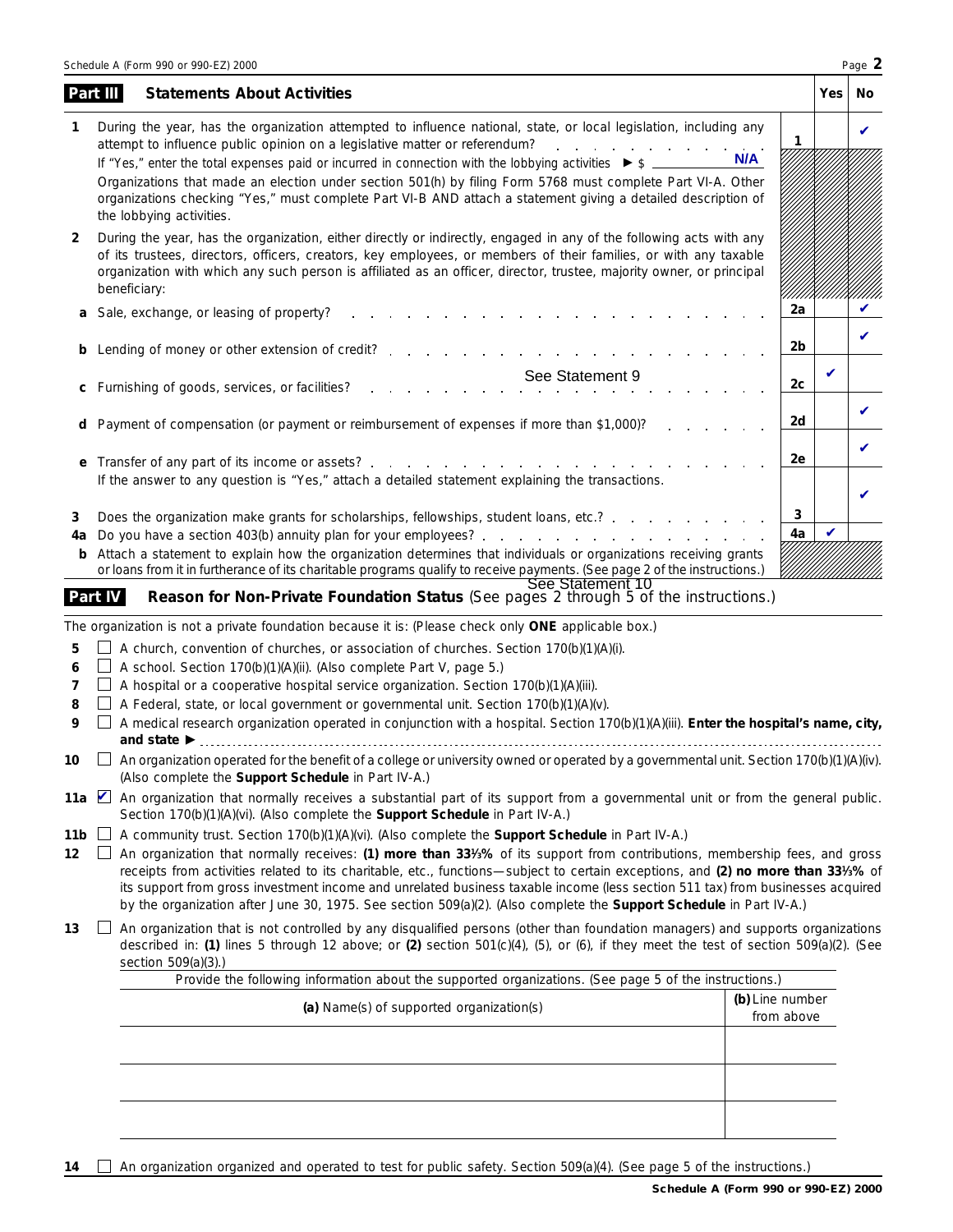Schedule A (Form 990 or 990-EZ) 2000 Page 3 **Part IV-A** Support Schedule (Complete only if you checked a box on line 10, 11, or 12.) Use cash method of accounting. **Note:** *You may use the worksheet in the instructions for converting from the accrual to the cash method of accounting.* **Calendar year (or fiscal year beginning in) (a)** 1999 **(b)** 1998 **(c)** 1997 **(d)** 1996 **(e)** Total **15** Gifts, grants, and contributions received. (Do 25,000 505,002 505,000 **530,002** not include unusual grants. See line 28.) **16** Membership fees received . . **17** Gross receipts from admissions, merchandise sold or services performed, or furnishing of facilities in any activity that is not a business unrelated to the organization's charitable, etc., purpose **18** Gross income from interest, dividends, amounts received from payments on securities loans (section 512(a)(5)), rents, royalties, and unrelated business taxable income (less section 511 taxes) from businesses acquired 15,388 18,142 **18,142** 33,530 by the organization after June 30, 1975 **19** Net income from unrelated business activities not included in line 18 **20** Tax revenues levied for the organization's benefit and either paid to it or expended on its behalf **21** The value of services or facilities furnished to the organization by a governmental unit without charge. Do not include the value of services or facilities generally furnished to the public without charge. . . . . . . . . **22** Other income. Attach a schedule. Do not **368,185 38,437 406,622** include gain or (loss) from sale of capital assets **23** Total of lines 15 through 22 408,573 561,581 561,581 561,581 561,581 **970,154 24** Line 23 minus line 17 408,573 561,581 561,581 561,581 561,581 **970,154 4,086 5,616 25** Enter 1% of line 23 **19,403 26a 26 Organizations described on lines 10 or 11: a** Enter 2% of amount in column (e), line 24. **b** Attach a list (which is not open to public inspection) showing the name of and amount contributed by each person (other than a governmental unit or publicly supported organization) whose total gifts for 1996 through **26b 491,196** 1999 exceeded the amount shown in line 26a. Enter the sum of all these excess amounts. . . ///// /////////// See Statement 11**970,154 26c c** Total support for section 509(a)(1) test: Enter line 24, column (e) . . . . . . . . . . . . . . . ▶ **33,530 d** Add: Amounts from column (e) for lines: 18 **19** 19 22  $406,622$  26b 406,622 <sub>26b</sub> 491,196 **- 491,196** 126d **931,348 26d** ▶ **38,806 26e e** Public support (line 26c minus line 26d total) **contained a container a later example in behavior ▶ f** Public support percentage (line 26e (numerator) divided by line 26c (denominator)) **26f 4 Organizations described on line 12: a** For amounts included in lines 15, 16, and 17 that were received from a "disqualified **27** person," attach a list (which is not open to public inspection) to show the name of, and total amounts received in each year from, each "disqualified person." Enter the sum of such amounts for each year: (1999) (1998) (1997) (1996) **b** For any amount included in line 17 that was received from a nondisqualified person, attach a list to show the name of, and amount received for each year, that was more than the **larger** of **(1)** the amount on line 25 for the year or **(2)** \$5,000. (Include in the list organizations described in lines 5 through 11, as well as individuals.) After computing the difference between the amount received and the larger amount described in **(1)** or **(2),** enter the sum of these differences (the excess amounts) for each year: (1999) (1998) (1997) (1996) **c** Add: Amounts from column (e) for lines: 15 **16** 16 **27c** 20 17 21 ▶ **27d d** Add: Line 27a total . \_\_\_\_\_\_\_\_\_\_\_\_\_ and line 27b total . . \_\_\_\_\_\_\_\_\_ ▶ **27e e** Public support (line 27c total minus line 27d total) !!!!!! Total support for section 509(a)(2) test: Enter amount on line 23, column (e) **27f f** Public support percentage (line 27e (numerator) divided by line 27f (denominator)).  $\therefore$   $\rightarrow$  27g **27g g Investment income percentage (line 18, column (e) (numerator) divided by line 27f (denominator)).**  $\blacktriangleright$  **27h h 27h 28 Unusual Grants:** For an organization described in line 10, 11, or 12 that received any unusual grants during 1996 through 1999,

attach a list (which is not open to public inspection) for each year showing the name of the contributor, the date and amount of the grant, and a brief description of the nature of the grant. Do not include these grants in line 15. (See page 5 of the instructions.)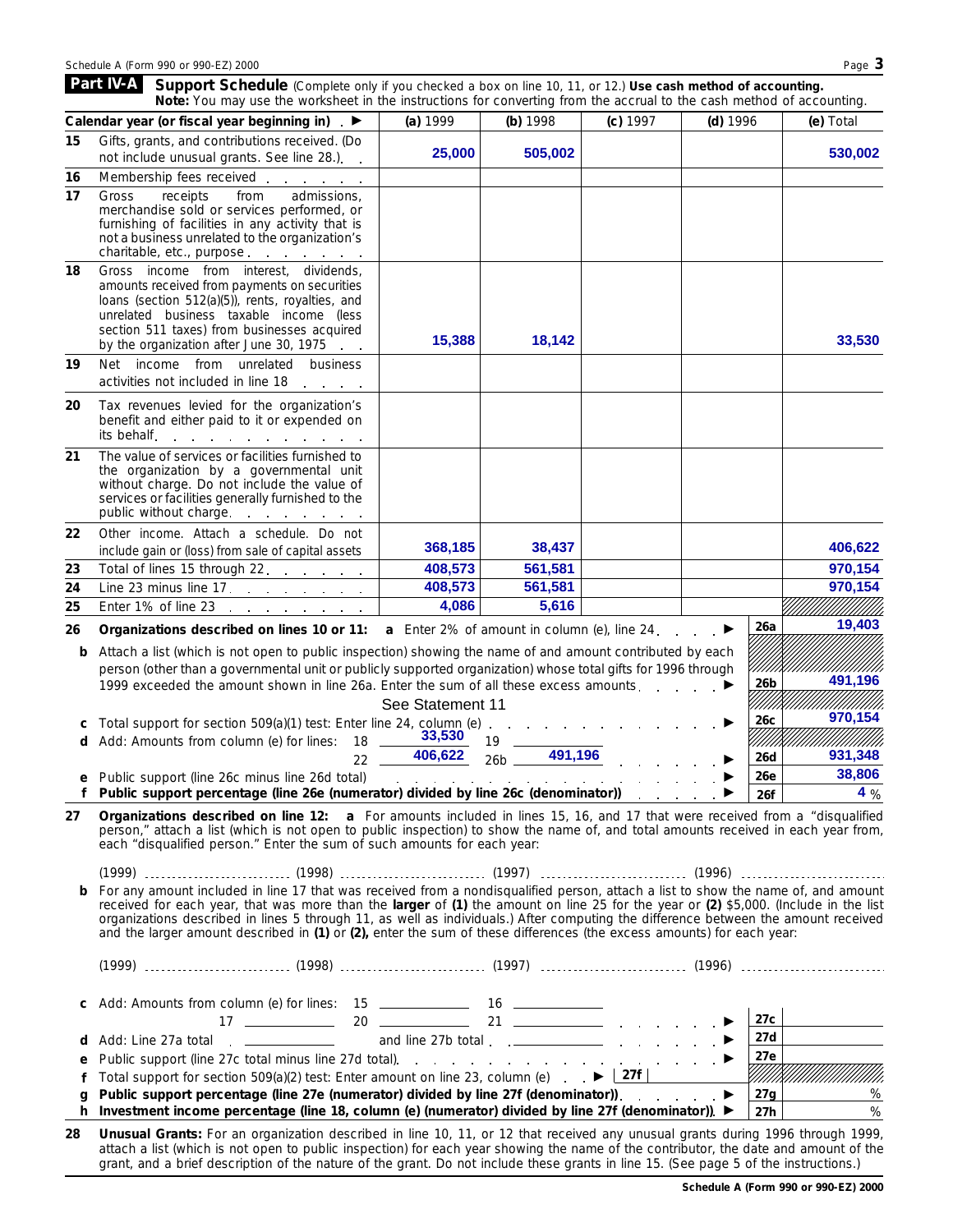|     | Schedule A (Form 990 or 990-EZ) 2000<br>Page 4                                                                                                                                                                                                                                                                                                                       |                 |            |    |  |  |  |  |
|-----|----------------------------------------------------------------------------------------------------------------------------------------------------------------------------------------------------------------------------------------------------------------------------------------------------------------------------------------------------------------------|-----------------|------------|----|--|--|--|--|
|     | Private School Questionnaire (See page 5 of the instructions.)<br>Part V<br>N/A<br>(To be completed ONLY by schools that checked the box on line 6 in Part IV)                                                                                                                                                                                                       |                 |            |    |  |  |  |  |
|     |                                                                                                                                                                                                                                                                                                                                                                      |                 | <b>Yes</b> | No |  |  |  |  |
| 29  | Does the organization have a racially nondiscriminatory policy toward students by statement in its charter, bylaws,                                                                                                                                                                                                                                                  | 29              |            |    |  |  |  |  |
| 30  | Does the organization include a statement of its racially nondiscriminatory policy toward students in all its<br>brochures, catalogues, and other written communications with the public dealing with student admissions,                                                                                                                                            | 30              |            |    |  |  |  |  |
| 31  | Has the organization publicized its racially nondiscriminatory policy through newspaper or broadcast media during<br>the period of solicitation for students, or during the registration period if it has no solicitation program, in a way<br>that makes the policy known to all parts of the general community it serves?.                                         | 31              |            |    |  |  |  |  |
|     | If "Yes," please describe; if "No," please explain. (If you need more space, attach a separate statement.)                                                                                                                                                                                                                                                           |                 |            |    |  |  |  |  |
|     |                                                                                                                                                                                                                                                                                                                                                                      |                 |            |    |  |  |  |  |
| 32  | Does the organization maintain the following:                                                                                                                                                                                                                                                                                                                        |                 |            |    |  |  |  |  |
| a   | Records indicating the racial composition of the student body, faculty, and administrative staff?                                                                                                                                                                                                                                                                    | 32a             |            |    |  |  |  |  |
| b   | Records documenting that scholarships and other financial assistance are awarded on a racially nondiscriminatory<br>basis? experience and the set of the set of the set of the set of the set of the set of the set of the set of the set of the set of the set of the set of the set of the set of the set of the set of the set of the set of th<br><b>Service</b> | 32 <sub>b</sub> |            |    |  |  |  |  |
| C   | Copies of all catalogues, brochures, announcements, and other written communications to the public dealing                                                                                                                                                                                                                                                           | 32 <sub>c</sub> |            |    |  |  |  |  |
| d   | Copies of all material used by the organization or on its behalf to solicit contributions?                                                                                                                                                                                                                                                                           | 32d             |            |    |  |  |  |  |
|     | If you answered "No" to any of the above, please explain. (If you need more space, attach a separate statement.)                                                                                                                                                                                                                                                     |                 |            |    |  |  |  |  |
| 33  | Does the organization discriminate by race in any way with respect to:                                                                                                                                                                                                                                                                                               |                 |            |    |  |  |  |  |
| a   | Students' rights or privileges?.                                                                                                                                                                                                                                                                                                                                     | 33a             |            |    |  |  |  |  |
|     | Admissions policies?                                                                                                                                                                                                                                                                                                                                                 | 33 <sub>b</sub> |            |    |  |  |  |  |
|     | Employment of faculty or administrative staff?                                                                                                                                                                                                                                                                                                                       | 33 <sub>c</sub> |            |    |  |  |  |  |
| d   | Scholarships or other financial assistance?                                                                                                                                                                                                                                                                                                                          | 33d             |            |    |  |  |  |  |
| е   | <b>Educational policies?</b>                                                                                                                                                                                                                                                                                                                                         | 33 <sub>e</sub> |            |    |  |  |  |  |
| f   | Use of facilities?                                                                                                                                                                                                                                                                                                                                                   | 33f             |            |    |  |  |  |  |
| g   |                                                                                                                                                                                                                                                                                                                                                                      | 33g             |            |    |  |  |  |  |
| h.  | Other extracurricular activities?<br>the contract of the contract of the contract of the contract of the contract of the contract of the contract of                                                                                                                                                                                                                 | 33 <sub>h</sub> |            |    |  |  |  |  |
|     | If you answered "Yes" to any of the above, please explain. (If you need more space, attach a separate statement.)                                                                                                                                                                                                                                                    |                 |            |    |  |  |  |  |
|     |                                                                                                                                                                                                                                                                                                                                                                      |                 |            |    |  |  |  |  |
| 34a | Does the organization receive any financial aid or assistance from a governmental agency?                                                                                                                                                                                                                                                                            | 34a             |            |    |  |  |  |  |
| b   | Has the organization's right to such aid ever been revoked or suspended?<br>If you answered "Yes" to either 34a or b, please explain using an attached statement.                                                                                                                                                                                                    | 34b             |            |    |  |  |  |  |
| 35  | Does the organization certify that it has complied with the applicable requirements of sections 4.01 through 4.05<br>of Rev. Proc. 75-50, 1975-2 C.B. 587, covering racial nondiscrimination? If "No," attach an explanation                                                                                                                                         | 35              |            |    |  |  |  |  |
|     |                                                                                                                                                                                                                                                                                                                                                                      |                 |            |    |  |  |  |  |

**Schedule A (Form 990 or 990-EZ) 2000**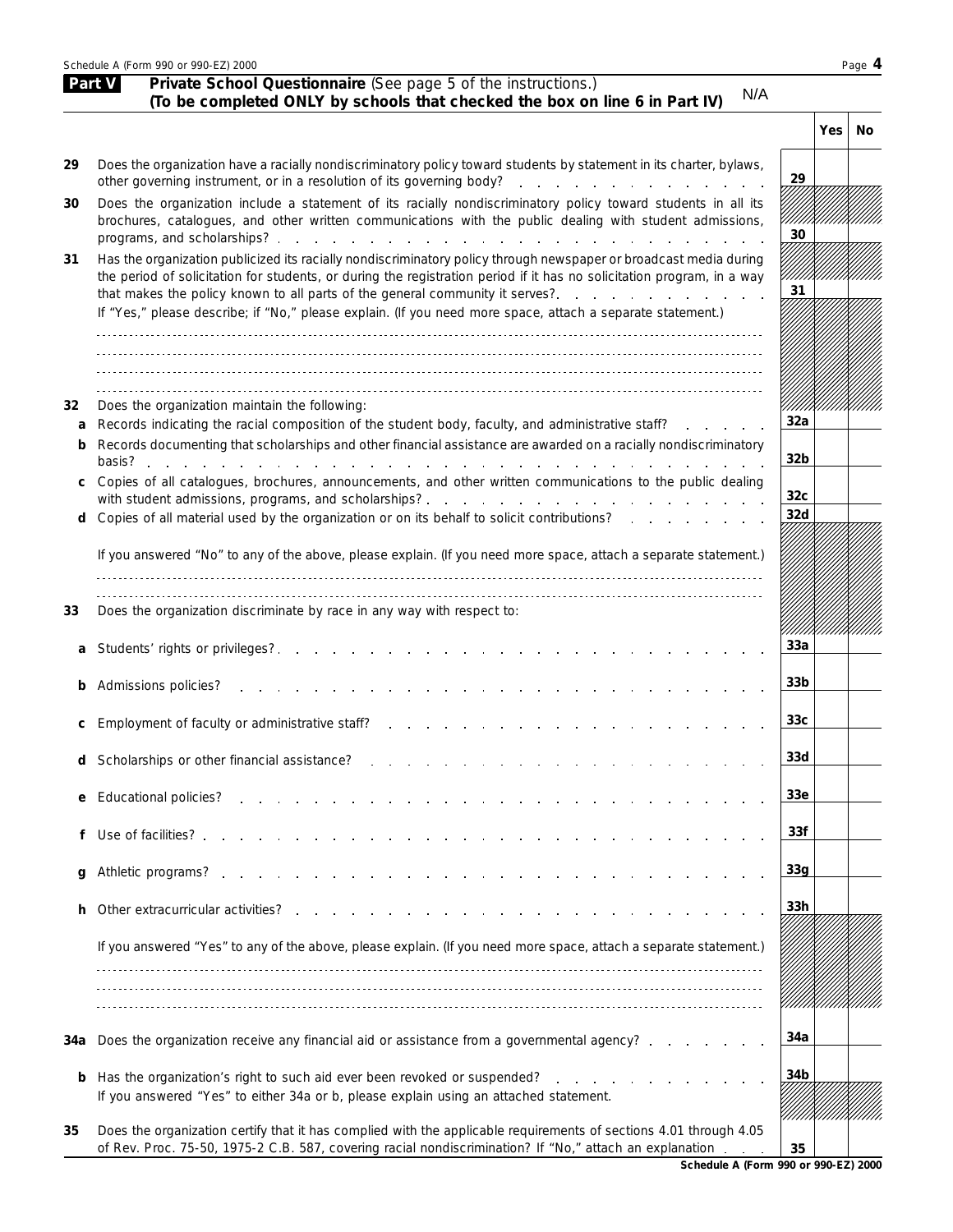|                                  | Schedule A (Form 990 or 990-EZ) 2000                                                                                                                                                                                                                                                                                                                                                                                                                                                                                                                                                                                                                                                                                                                                                                                                                                                                                                                                                                                                   |                                        |                                   | Page 5                                                      |
|----------------------------------|----------------------------------------------------------------------------------------------------------------------------------------------------------------------------------------------------------------------------------------------------------------------------------------------------------------------------------------------------------------------------------------------------------------------------------------------------------------------------------------------------------------------------------------------------------------------------------------------------------------------------------------------------------------------------------------------------------------------------------------------------------------------------------------------------------------------------------------------------------------------------------------------------------------------------------------------------------------------------------------------------------------------------------------|----------------------------------------|-----------------------------------|-------------------------------------------------------------|
|                                  | Part VI-A<br>Lobbying Expenditures by Electing Public Charities (See page 7 of the instructions.)<br>(To be completed ONLY by an eligible organization that filed Form 5768)                                                                                                                                                                                                                                                                                                                                                                                                                                                                                                                                                                                                                                                                                                                                                                                                                                                           |                                        |                                   | N/A                                                         |
|                                  | Check here $\blacktriangleright$<br>if the organization belongs to an affiliated group.<br>$\mathbf{a}$<br>if you checked "a" above and "limited control" provisions apply.<br>Check here $\blacktriangleright$<br>b.                                                                                                                                                                                                                                                                                                                                                                                                                                                                                                                                                                                                                                                                                                                                                                                                                  |                                        |                                   |                                                             |
|                                  | <b>Limits on Lobbying Expenditures</b><br>(The term "expenditures" means amounts paid or incurred.)                                                                                                                                                                                                                                                                                                                                                                                                                                                                                                                                                                                                                                                                                                                                                                                                                                                                                                                                    |                                        | (a)<br>Affiliated group<br>totals | (b)<br>To be completed<br>for ALL electing<br>organizations |
| 36<br>37<br>38<br>39<br>40<br>41 | Total lobbying expenditures to influence public opinion (grassroots lobbying)<br>and the company<br>Total lobbying expenditures to influence a legislative body (direct lobbying)<br>Total lobbying expenditures (add lines 36 and 37)<br>Other exempt purpose expenditures example and a series of the series of the series of the series of the series of the series of the series of the series of the series of the series of the series of the series of the series<br>Total exempt purpose expenditures (add lines 38 and 39).<br>Lobbying nontaxable amount. Enter the amount from the following table-<br>If the amount on line 40 is—<br>The lobbying nontaxable amount is-<br>Not over \$500,000 20% of the amount on line 40.<br>Over \$500,000 but not over \$1,000,000 . \$100,000 plus 15% of the excess over \$500,000<br>Over \$1,000,000 but not over \$1,500,000 .\$175,000 plus 10% of the excess over \$1,000,000<br>Over \$1,500,000 but not over \$17,000,000 . \$225,000 plus 5% of the excess over \$1,500,000 | 36<br>37<br>38<br>39<br>40<br>41<br>42 |                                   |                                                             |
| 42<br>43                         | Subtract line 42 from line 36. Enter -0- if line 42 is more than line 36                                                                                                                                                                                                                                                                                                                                                                                                                                                                                                                                                                                                                                                                                                                                                                                                                                                                                                                                                               | 43                                     |                                   |                                                             |

|  |  | 44 Subtract line 41 from line 38. Enter -0- if line 41 is more than line 38 $\frac{44}{\sqrt{111}}$ |  |  |  |  |  |  |  |  |
|--|--|-----------------------------------------------------------------------------------------------------|--|--|--|--|--|--|--|--|
|--|--|-----------------------------------------------------------------------------------------------------|--|--|--|--|--|--|--|--|

**Caution:** *If there is an amount on either line 43 or line 44, you must file Form 4720.*

#### **4-Year Averaging Period Under Section 501(h)**

(Some organizations that made a section 501(h) election do not have to complete all of the five columns below.

See the instructions for lines 45 through 50 on page 9 of the instructions.)

|    |                                                                |      |      |      | Lobbying Expenditures During 4-Year Averaging Period |       |
|----|----------------------------------------------------------------|------|------|------|------------------------------------------------------|-------|
|    | Calendar year (or                                              | (a)  | (b)  | (c)  | (d)                                                  | (e)   |
|    | fiscal year beginning in) ▶                                    | 2000 | 1999 | 1998 | 1997                                                 | Total |
| 45 | Lobbying nontaxable amount.                                    |      |      |      |                                                      |       |
| 46 | Lobbying ceiling amount (150% of line 45(e)).                  |      |      |      |                                                      |       |
| 47 | Total lobbying expenditures                                    |      |      |      |                                                      |       |
| 48 | Grassroots nontaxable amount example.                          |      |      |      |                                                      |       |
| 49 | Grassroots ceiling amount (150% of line 48(e))                 |      |      |      |                                                      |       |
| 50 | Grassroots lobbying expenditures                               |      |      |      |                                                      |       |
|    | Part VI-B<br>Lobbying Activity by Nonelecting Public Charities |      |      |      |                                                      |       |

| (For reporting only by organizations that did not complete Part VI-A) (See page 9 of the instructions.)                                                                                                                        |     |                            |        |
|--------------------------------------------------------------------------------------------------------------------------------------------------------------------------------------------------------------------------------|-----|----------------------------|--------|
| During the year, did the organization attempt to influence national, state or local legislation, including any<br>attempt to influence public opinion on a legislative matter or referendum, through the use of:               | Yes | No                         | Amount |
|                                                                                                                                                                                                                                |     |                            |        |
| <b>b</b> Paid staff or management (Include compensation in expenses reported on lines c through <b>h</b> .)                                                                                                                    |     | $\boldsymbol{\nu}$         |        |
|                                                                                                                                                                                                                                |     | ✔                          |        |
|                                                                                                                                                                                                                                |     | ✔                          |        |
| e Publications, or published or broadcast statements enters and a series of the contract of the Publications, or published or broadcast statements and a series of the Publications of the Publications of the Publications of |     | $\boldsymbol{\mathcal{U}}$ |        |
| f Grants to other organizations for lobbying purposes entering the state of the state of the state of the state of the state of the state of the state of the state of the state of the state of the state of the state of the |     | $\boldsymbol{\mathcal{U}}$ |        |
| <b>g</b> Direct contact with legislators, their staffs, government officials, or a legislative body $\ldots$ , $\ldots$                                                                                                        |     | $\boldsymbol{\mathcal{U}}$ |        |
| <b>h</b> Rallies, demonstrations, seminars, conventions, speeches, lectures, or any other means $\dots$ $\dots$                                                                                                                |     | $\boldsymbol{\nu}$         |        |
| Total lobbying expenditures (add lines c through h). (a) and a series and a series of the series of the Total L                                                                                                                |     |                            |        |

If "Yes" to any of the above, also attach a statement giving a detailed description of the lobbying activities.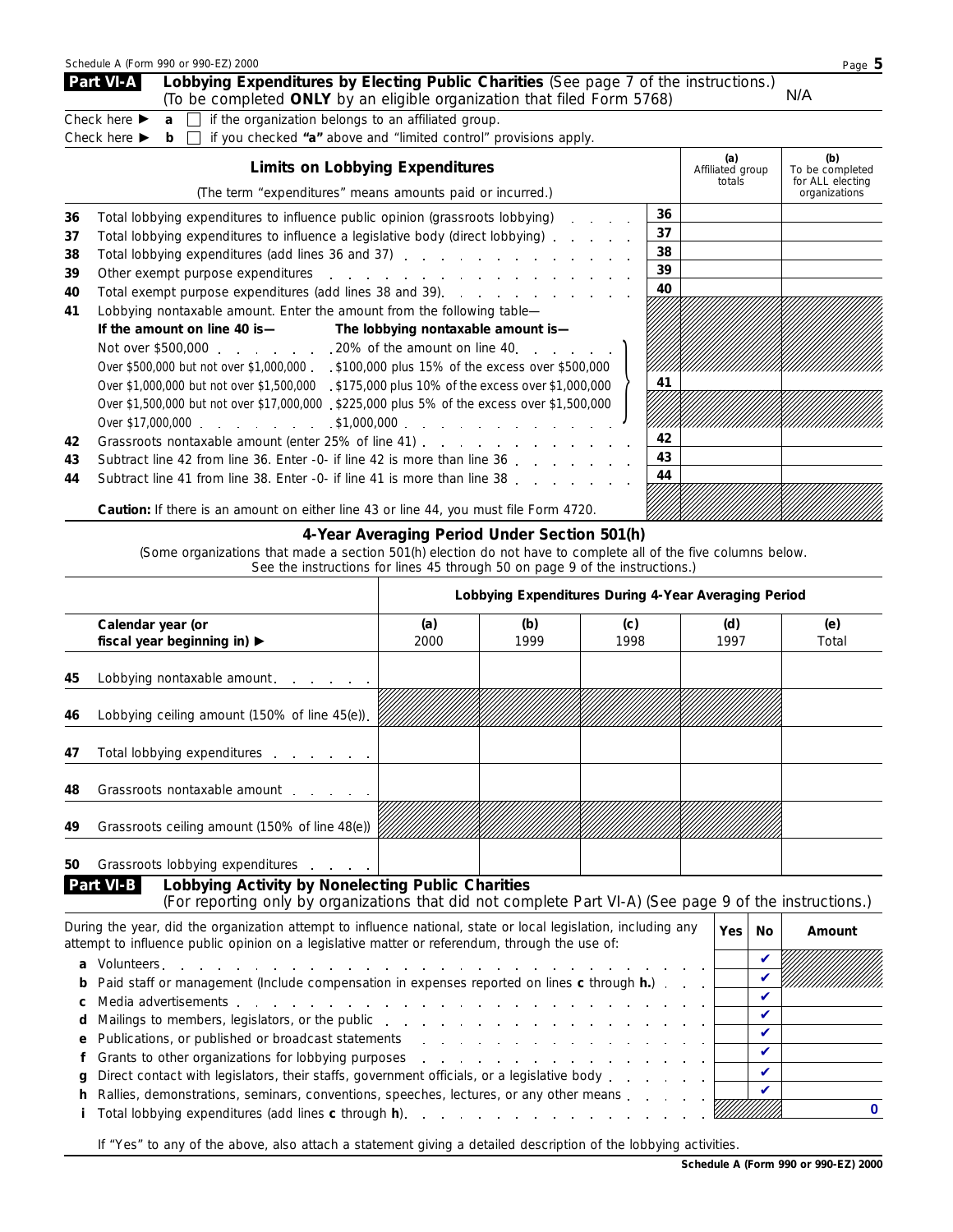| Part VII | Information Regarding Transfers To and Transactions and Relationships With Noncharitable |
|----------|------------------------------------------------------------------------------------------|
|          | <b>Exempt Organizations</b> (See page 9 of the instructions.)                            |
|          |                                                                                          |

| 51 Did the reporting organization directly or indirectly engage in any of the following with any other organization described in section |  |
|------------------------------------------------------------------------------------------------------------------------------------------|--|
| 501(c) of the Code (other than section 501(c)(3) organizations) or in section 527, relating to political organizations?                  |  |

|                                                                                   | <b>Yes</b><br>a Transfers from the reporting organization to a noncharitable exempt organization of:                                                |                              |         |  |  |  |  |
|-----------------------------------------------------------------------------------|-----------------------------------------------------------------------------------------------------------------------------------------------------|------------------------------|---------|--|--|--|--|
|                                                                                   |                                                                                                                                                     |                              | 51a(i)  |  |  |  |  |
|                                                                                   |                                                                                                                                                     |                              | . a(ii) |  |  |  |  |
|                                                                                   |                                                                                                                                                     | <b>b</b> Other transactions: |         |  |  |  |  |
| b(i)<br>(i) Sales or exchanges of assets with a noncharitable exempt organization |                                                                                                                                                     |                              |         |  |  |  |  |
|                                                                                   | (ii)                                                                                                                                                |                              | b(ii)   |  |  |  |  |
|                                                                                   |                                                                                                                                                     |                              | b(iii)  |  |  |  |  |
|                                                                                   |                                                                                                                                                     |                              | b(iv)   |  |  |  |  |
|                                                                                   | (v)                                                                                                                                                 |                              | b(v)    |  |  |  |  |
|                                                                                   | b(vi)<br>(vi) Performance of services or membership or fundraising solicitations enterstance of services or membership or fundraising solicitations |                              |         |  |  |  |  |
|                                                                                   |                                                                                                                                                     |                              |         |  |  |  |  |

If the answer to any of the above is "Yes," complete the following schedule. Column (b) should always show the fair market value of the goods, other assets, or services given by the reporting organization. If the organization received less than fair market value in any transaction or sharing arrangement, show in column (d) the value of the goods, other assets, or services received: **d**

| (a)<br>Line no. | (b)<br>Amount involved | (c)<br>Name of noncharitable exempt organization | (d)<br>Description of transfers, transactions, and sharing arrangements |
|-----------------|------------------------|--------------------------------------------------|-------------------------------------------------------------------------|
| N/A             |                        |                                                  |                                                                         |
|                 |                        |                                                  |                                                                         |
|                 |                        |                                                  |                                                                         |
|                 |                        |                                                  |                                                                         |
|                 |                        |                                                  |                                                                         |
|                 |                        |                                                  |                                                                         |
|                 |                        |                                                  |                                                                         |
|                 |                        |                                                  |                                                                         |
|                 |                        |                                                  |                                                                         |
|                 |                        |                                                  |                                                                         |
|                 |                        |                                                  |                                                                         |
|                 |                        |                                                  |                                                                         |
|                 |                        |                                                  |                                                                         |
|                 |                        |                                                  |                                                                         |
|                 |                        |                                                  |                                                                         |
|                 |                        |                                                  |                                                                         |
|                 |                        |                                                  |                                                                         |
|                 |                        |                                                  |                                                                         |

| 52a Is the organization directly or indirectly affiliated with, or related to, one or more tax-exempt organizations                        |  |
|--------------------------------------------------------------------------------------------------------------------------------------------|--|
| described in section 501(c) of the Code (other than section 501(c)(3)) or in section 527? $\blacktriangleright \Box$ Yes $\blacksquare$ No |  |
| <b>b</b> If "Yes," complete the following schedule:                                                                                        |  |

| (a)                  | (b)                  | (c)                         |
|----------------------|----------------------|-----------------------------|
| Name of organization | Type of organization | Description of relationship |
| N/A                  |                      |                             |
|                      |                      |                             |
|                      |                      |                             |
|                      |                      |                             |
|                      |                      |                             |
|                      |                      |                             |
|                      |                      |                             |
|                      |                      |                             |
|                      |                      |                             |
|                      |                      |                             |
|                      |                      |                             |
|                      |                      |                             |
|                      |                      |                             |
|                      |                      |                             |
|                      |                      |                             |
|                      |                      |                             |
|                      |                      |                             |

❸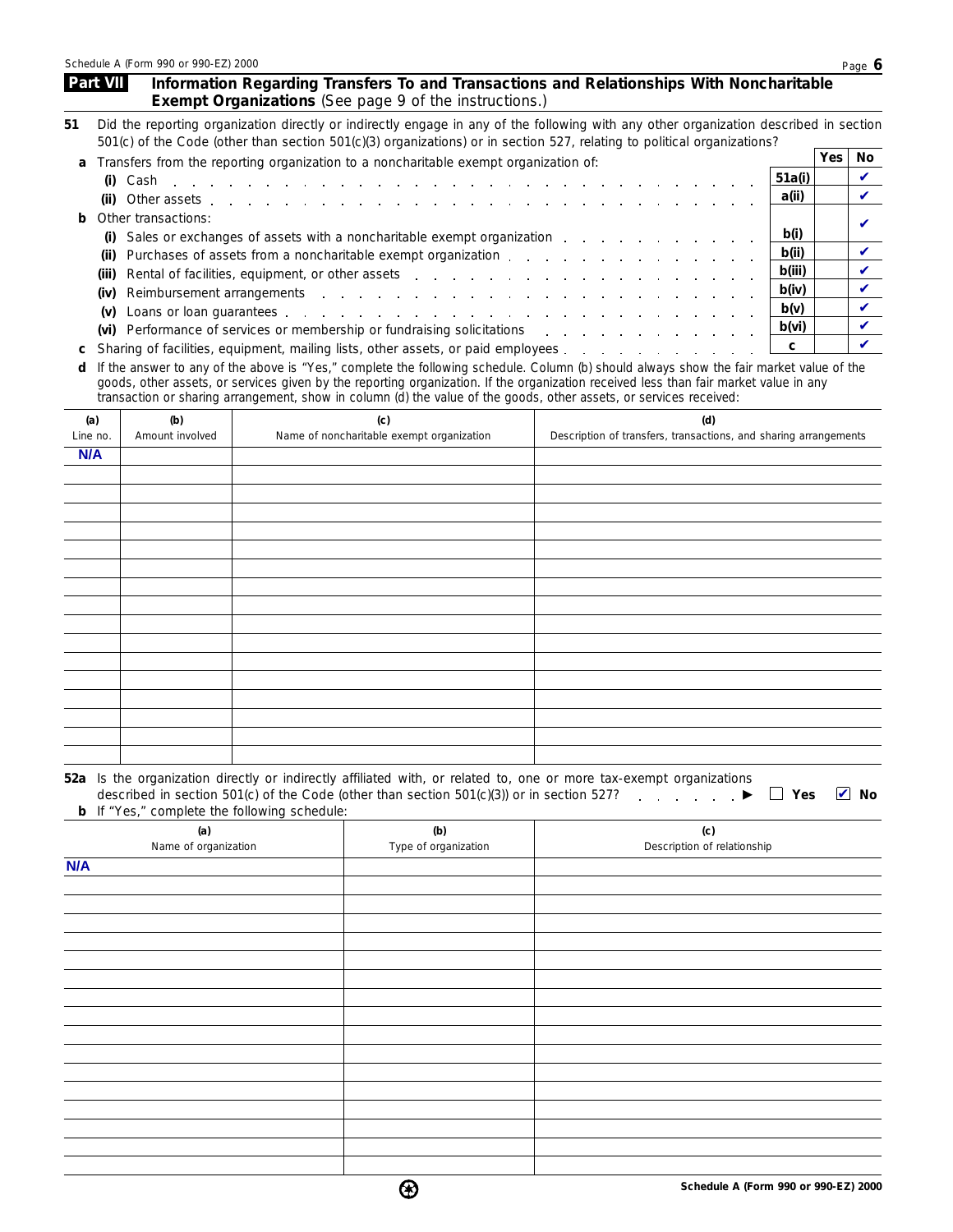Statement 1 - Part V

#### Part V - List of Officers, Directors, Trustees, and Key Employees

|                                                                              |                                      |              | <b>Employee Ben</b> |                     |
|------------------------------------------------------------------------------|--------------------------------------|--------------|---------------------|---------------------|
| <b>Name and Address</b>                                                      | <b>Title and Hrs/Wk</b>              | Compensation | <b>Plan Contrib</b> | <b>Expense Acct</b> |
| Howard Leonard<br>2514 Plantation Center Drive<br>Matthews, NC 28105         | Chairman of the Board<br>Part Time   |              |                     |                     |
| Carolynn Leonard<br>2514 Plantation Center Drive<br>Matthews, NC 28105       | <b>Board Member</b><br>Part Time     |              |                     |                     |
| Mark Long<br>2514 Plantation Center Drive<br>Matthews, NC 28105              | President/ Board Member<br>Full Time | 64,068       |                     |                     |
| <b>Warren Smith</b><br>2514 Plantation Center Drive<br>Matthews, NC 28105    | <b>Board Member</b><br>Part Time     |              |                     |                     |
| Missy Smith<br>2514 Plantation Center Drive<br>Matthews, NC 28105            | <b>Board Member</b><br>Part Time     |              |                     |                     |
| <b>Jeff Everett</b><br>2514 Plantation Center Drive<br>Matthews, NC 28105    | <b>Board Member</b><br>Part Time     |              |                     |                     |
| Gillian Everett<br>2514 Plantation Center Drive<br>Matthews, NC 28105        | <b>Board Member</b><br>Part Time     |              |                     |                     |
| <b>Charlie Noble</b><br>2514 Plantation Center Drive<br>Matthews, NC 28105   | <b>Board Member</b><br>Part Time     |              |                     |                     |
| Lynn Noble<br>2514 Plantation Center Drive<br>Matthews, NC 28105             | <b>Board Member</b><br>Part Time     |              |                     |                     |
| Jerry Ledzinski<br>2514 Plantation Center Drive<br>Matthews, NC 28105        | <b>Board Member</b><br>Part Time     |              |                     |                     |
| Martina Ledzinski<br>2514 Plantation Center Drive<br>Matthews, NC 28105      | <b>Board Member</b><br>Part Time     |              |                     |                     |
| <b>Bernie Lawrence</b><br>2514 Plantation Center Drive<br>Matthews, NC 28105 | <b>Board Member</b><br>Part Time     |              |                     |                     |
| Pat Lawrence<br>2514 Plantation Center Drive<br>Matthews, NC 28105           | <b>Board Member</b><br>Part Time     |              |                     |                     |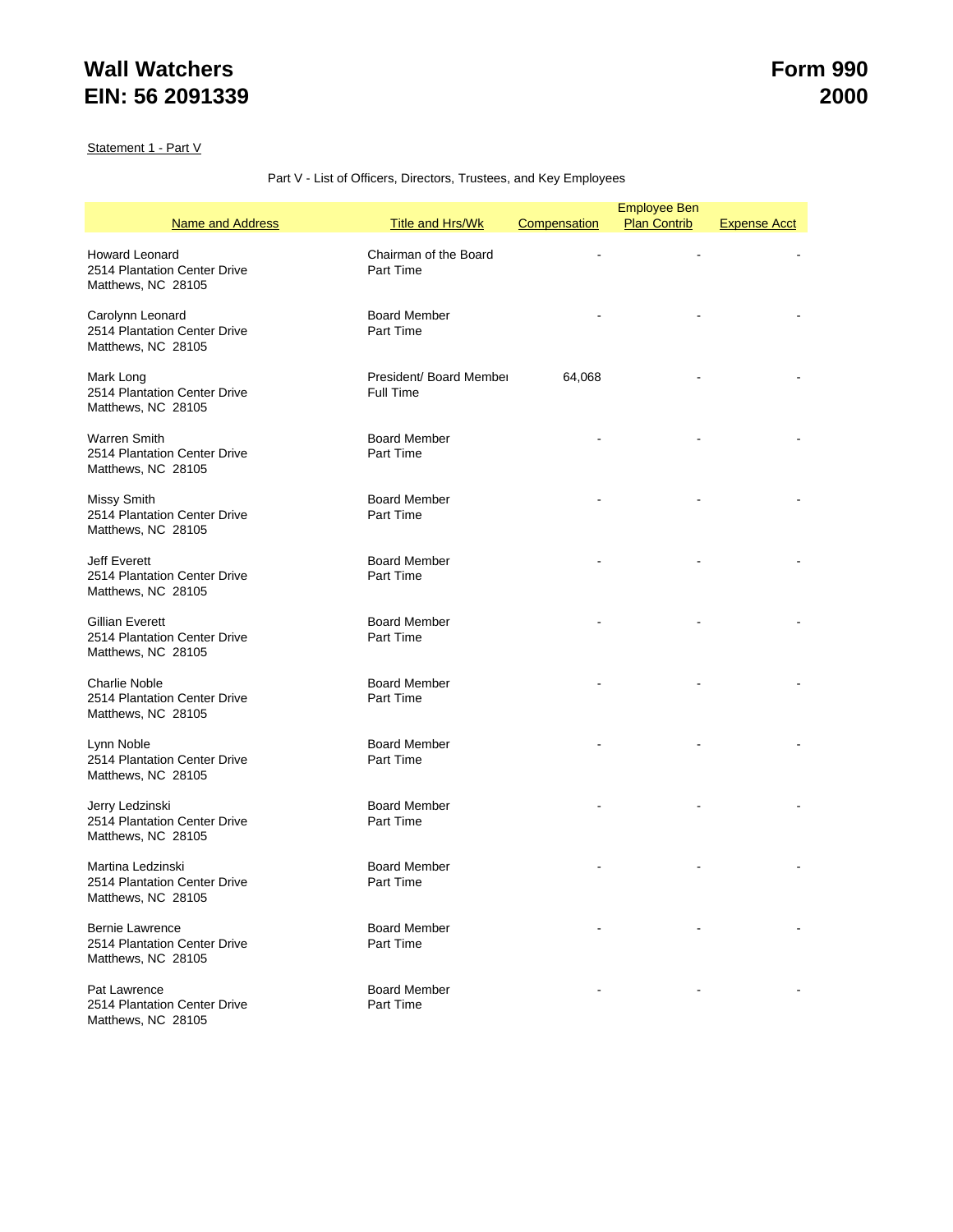#### Statement 2a - Part I 8c

#### Schedule of Investment Gains and Losses

| Security                                          |  | <b>Aggregate Sales</b><br>Price |    | Aggregate Cost<br><b>Basis</b> | Aggregate<br>Gain/Loss |
|---------------------------------------------------|--|---------------------------------|----|--------------------------------|------------------------|
| <b>Transactions in Publicly Traded Securities</b> |  | 4.189.487 \$                    |    | 4.135.713 \$                   | 53,774                 |
| Net Gain on Investments                           |  | 4.189.487                       | -S | 4,135,713 \$                   | 53,774                 |

#### Statement 2b - Part IV 54

#### Schedule of Investments @ 6/30/01

| <b>Fair Market</b>                                   |          |                 |      |                          |   |                                                         |  |  |  |
|------------------------------------------------------|----------|-----------------|------|--------------------------|---|---------------------------------------------------------|--|--|--|
| <b>Investment Type</b>                               |          | Value           |      | <b>Cost Basis</b>        |   | Unrealized G/L<br><b>Valuation Method</b>               |  |  |  |
| <b>Publicly Traded Stocks</b><br><b>Mutual Funds</b> | \$<br>\$ | 42.528<br>4.743 | - \$ | 113.786 \$<br>$6.265$ \$ |   | (71,258) Fair Market Value<br>(1,522) Fair Market Value |  |  |  |
| Total                                                |          | 47.271          |      | 120.051                  | S | (72, 780)                                               |  |  |  |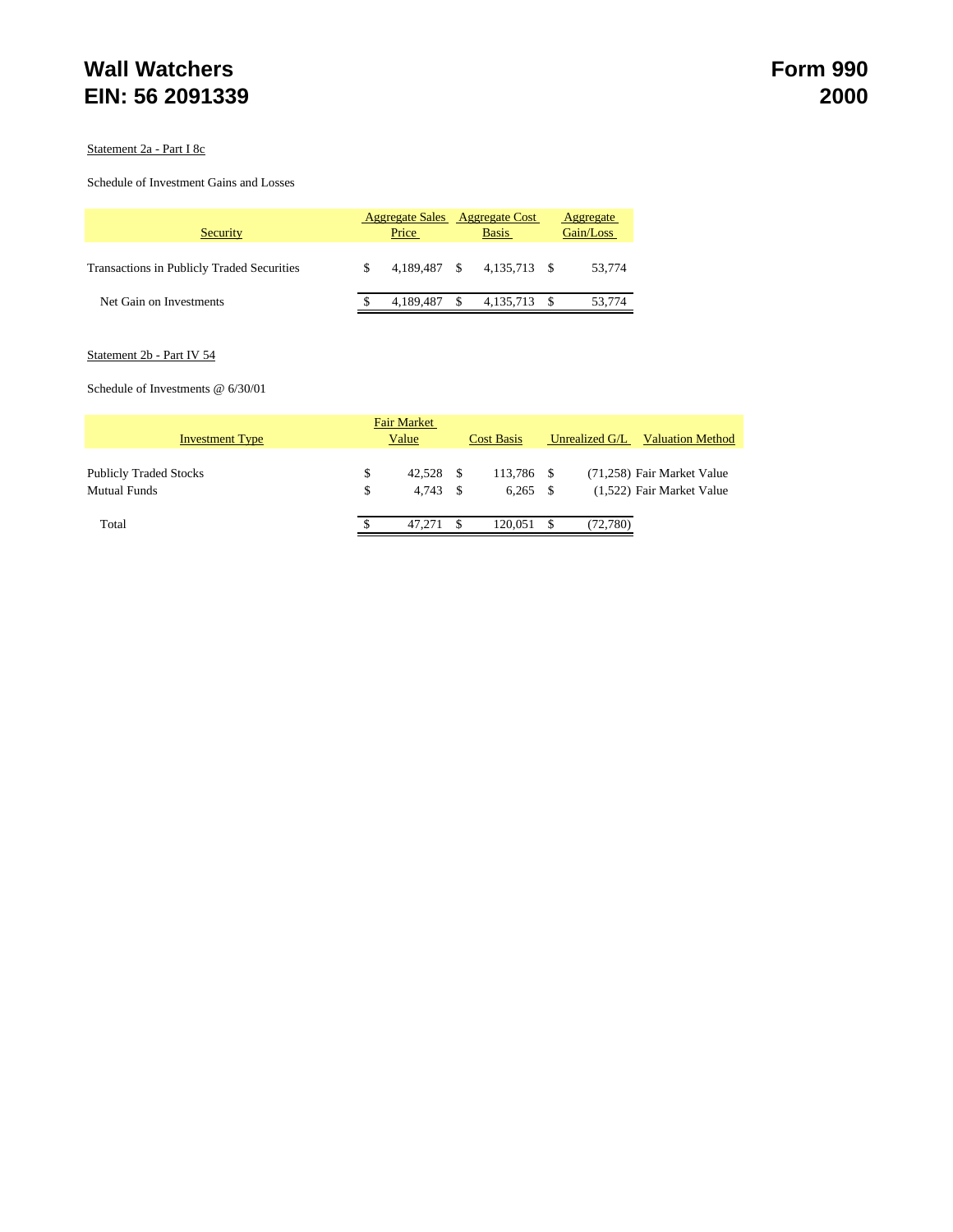#### Statement 3- Part II 42

|                                   | FY 00-01            |                |                  |             | 6/30/01             |                       |
|-----------------------------------|---------------------|----------------|------------------|-------------|---------------------|-----------------------|
|                                   | <b>Depreciation</b> |                |                  | Accumulated |                     |                       |
| <b>Asset Description</b>          |                     | <b>Expense</b> | Cost             |             | <b>Depreciation</b> | <b>Net Book Value</b> |
|                                   |                     |                |                  |             |                     |                       |
| Office Equipment                  | \$                  | 1,249          | \$<br>6,989      | \$          | 1,479               | \$<br>5,510           |
| Computers                         | \$                  | 7,187          | \$<br>23,623     | \$          | 13,271              | \$<br>10,352          |
| <b>Telephone System</b>           | \$                  | 1,835          | \$<br>5,739      | \$          | 3,669               | \$<br>2,070           |
| <b>Office Furniture</b>           | \$                  | 1,305          | \$<br>6,187      | \$          | 2,006               | \$<br>4,181           |
|                                   |                     |                |                  |             |                     |                       |
| <b>Total Fixed Assets</b>         | \$                  | 11,576         | \$<br>42,538     | \$          | 20,425              | \$<br>22,113          |
|                                   |                     |                |                  |             |                     |                       |
|                                   |                     | FY 00-01       |                  |             | 6/30/01             |                       |
|                                   |                     | Amortization   |                  |             | Accumulated         |                       |
| <b>Asset Description</b>          |                     | <b>Expense</b> | Cost             |             | Amortization        | Net Book Value        |
|                                   |                     |                |                  |             |                     |                       |
| System Development Costs*         | \$                  | 32,498         | \$<br>119,820 \$ |             | 40,267              | \$<br>79,553          |
|                                   |                     |                |                  |             |                     |                       |
| <b>Total Other Assets</b>         | \$                  | 32,498         | \$<br>119,820    | \$          | 40,267              | \$<br>79,553          |
| <b>Total Current Year Expense</b> | \$                  | 44,074         |                  |             |                     |                       |

\* System Development Costs consist of amounts paid for the construction of the ministry's three web sites and the database used to capture the information conveyed on MinistryWatch. These costs are being amortized on a straight-line basis over a three-year period.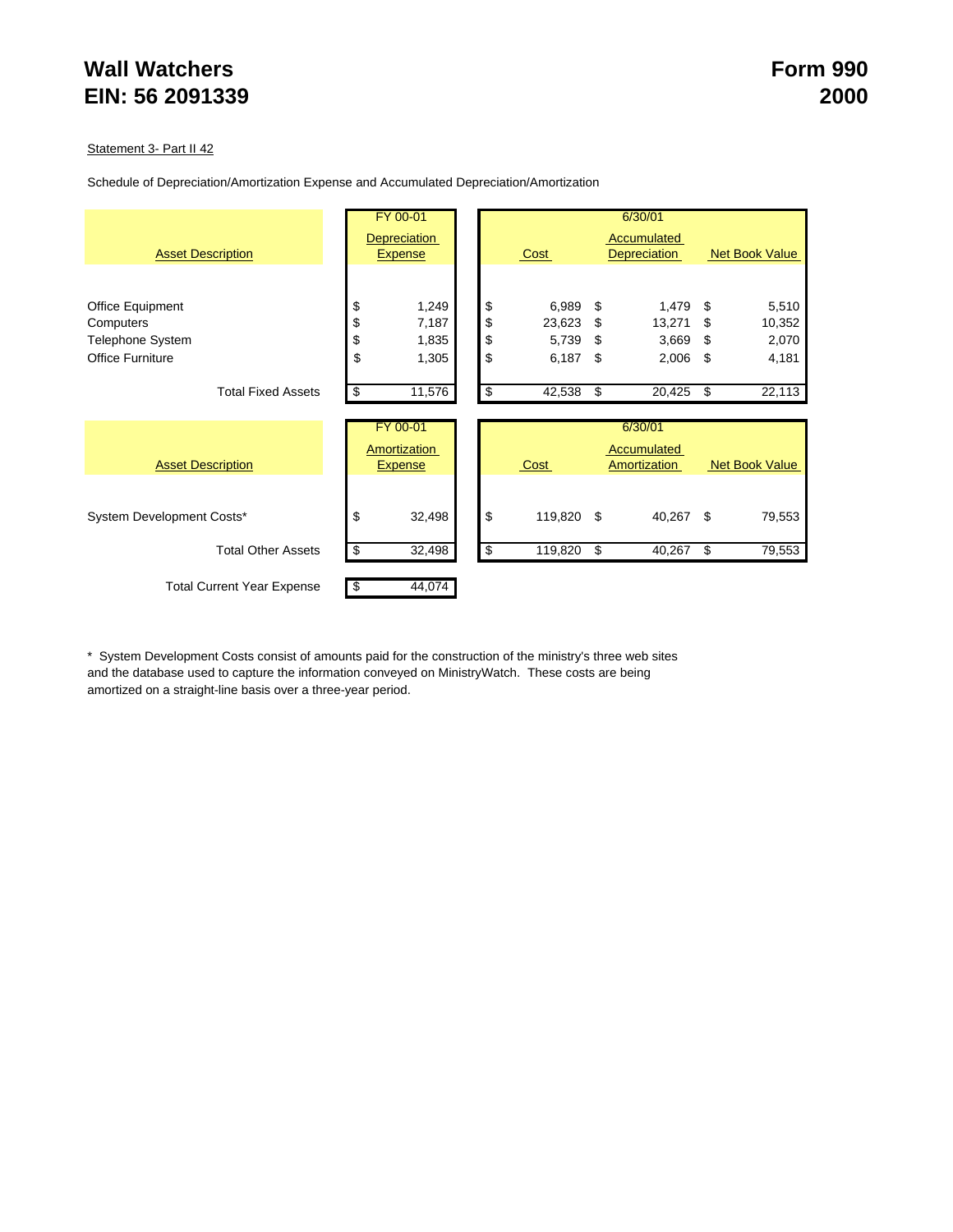#### Statement 4- Part II 43

#### Schedule of Other Expenses

|                                 |    | Management & |      |                          |     |         |     |                    |
|---------------------------------|----|--------------|------|--------------------------|-----|---------|-----|--------------------|
| <b>Description</b>              |    | Total        |      | <b>Program Services</b>  |     | general |     | <b>Fundraising</b> |
|                                 |    |              |      |                          |     |         |     |                    |
| Dues and Subscriptions          | S  | 1,611        | - \$ | 100                      | \$. | 1,511   | \$  |                    |
| Insurance                       | \$ | 2.876        | \$.  | $\overline{\phantom{0}}$ |     | 2.876   | \$  |                    |
| Licenses and Permits            |    | 133          | -S   |                          | S   | 83      | \$. | 50                 |
| Miscellaneous                   | S  | 2,486        | -SS  | 330                      | S   | 2,101   | S   | 55                 |
| Recruitment                     |    | 1,738        | £.   | 637                      | £.  | 1,101   | S   |                    |
| <b>Research Resources</b>       |    | 2,446        | \$.  | 2,446                    | S   |         |     |                    |
| <b>Technology Services</b>      | S  | 8,192        | -S   | 5,109                    | \$. | 3,083   | \$. |                    |
| <b>Employee Training</b>        | \$ | 1.943        | -SS  | Ξ.                       | S   | 1.943   | \$  |                    |
| Consulting                      |    | 750          | S    |                          | S   | ۰       | S   | 750                |
| Editor                          | \$ | 15,500       | S    | 15,500                   |     | ۰       |     |                    |
| <b>Fundraising Resources</b>    | \$ | 1.401        | S    | ۰.                       | S   | ۰       |     | 1,401              |
| Web Site Promotion              | \$ | 14,439       | S    | 14,439                   | S   | ۰       | \$  |                    |
| Total Other Expenses (line 43a) |    | 53,515       | S    | 38,561                   | S   | 12,698  | \$  | 2,256              |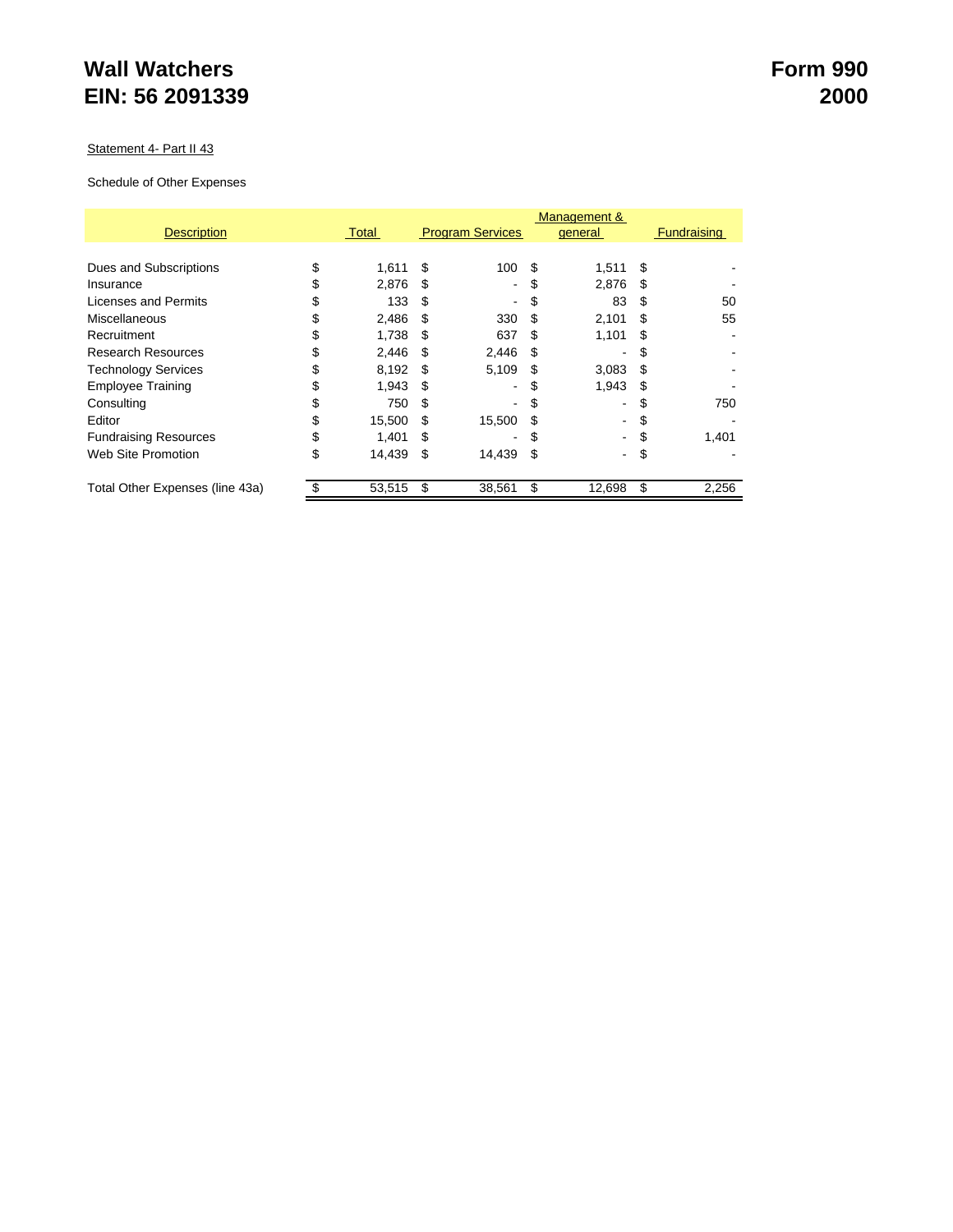### **Wall Watchers Form 990 EIN:** 56 2091339 2000

#### Statement 5 – Part III

Wall Watchers is a nondenominational Christian research organization whose primary objective is to educate and inform the public in the areas of Biblical stewardship and nonprofit affairs. The primary means of conveying this information is through freely accessible web sites on the Internet.

#### Statement 6 – Part III a

MinistryWatch – Through the web site [www.ministrywatch.com,](http://www.ministrywatch.com/) Wall Watchers provides profiles of the nonprofits about which it has obtained information.

Specific accomplishments of this program in the fiscal year ended June 30, 2001, included:

- Continued to request, receive, and process information about the 400+ large Christian ministries that are profiled on the MinistryWatch web site.
- Released the first MinistryWatch 5 Star Ratings on the ministries in the database for which financial information had been obtained. The MinistryWatch 5 Star Ratings system had been originally developed in previous years and was finalized in the current year.
- Developed a new rating system to assess the transparency of organizations reviewed by Wall Watchers. The first MinistryWatch Transparency Grades were scheduled for release in the first part of fiscal year 2002.
- Redesigned the MinistryWatch web site to incorporate changes aimed at improving the user experience. The redesign also incorporated new features including sections for news about ministries, discussions related to ministries, reports based on information in the database, and an interactive tool that allows users to sort and filter ratings data.
- Increased efforts to promote the web site through advertising on the Internet, media contact, and strategic distribution partnerships.
- Saw average daily user sessions on ministrywatch.com increase from 10 per day in September 2000 to an average of more than 500 per day by the end of June 2001 (with an average of 3.5 page views per session).
- Experienced more than 70,000 user sessions on ministrywatch.com in fiscal year 2001.
- Gained exposure in the following media outlets: the O'Reilly Factor, Life @ Work, World Magazine, The Chronicle of Philanthropy, The Nonprofit Times, Philanthropy News Network, Philadelphia Inquirer, Money Matters radio program, Pilgrim Radio News Network, Salem Radio Network, USA Network.
- Continued to build relationships with other entities in the philanthropic sector that share the organization's goals of increasing donor awareness, promoting increased giving to charities, and improving accountability among nonprofits.

#### Statement 7 – Part III b

thegoodsteward.com – Through the web site [www.thegoodsteward.com,](http://www.thegoodsteward.com/) Wall Watchers provides a centralized source of written articles and interactive tools through which the public can be encouraged and educated in the areas of Biblical stewardship.

Specific accomplishments of this program in the fiscal year ended June 30, 2001, included:

- Continued to build the database of stewardship related content that is carried on the goodsteward.com web site. New articles were posted to the web site on a regular basis and the Stewardship Direct newsletter continued to inform subscribers about new content on the site.
- Increased efforts to promote the web site through advertising on the Internet, media contact, and strategic distribution partnerships.
- Saw average daily user sessions on thegoodsteward.com increase from 50 per day in July 2000 to more than 225 per day by the end of June 2001.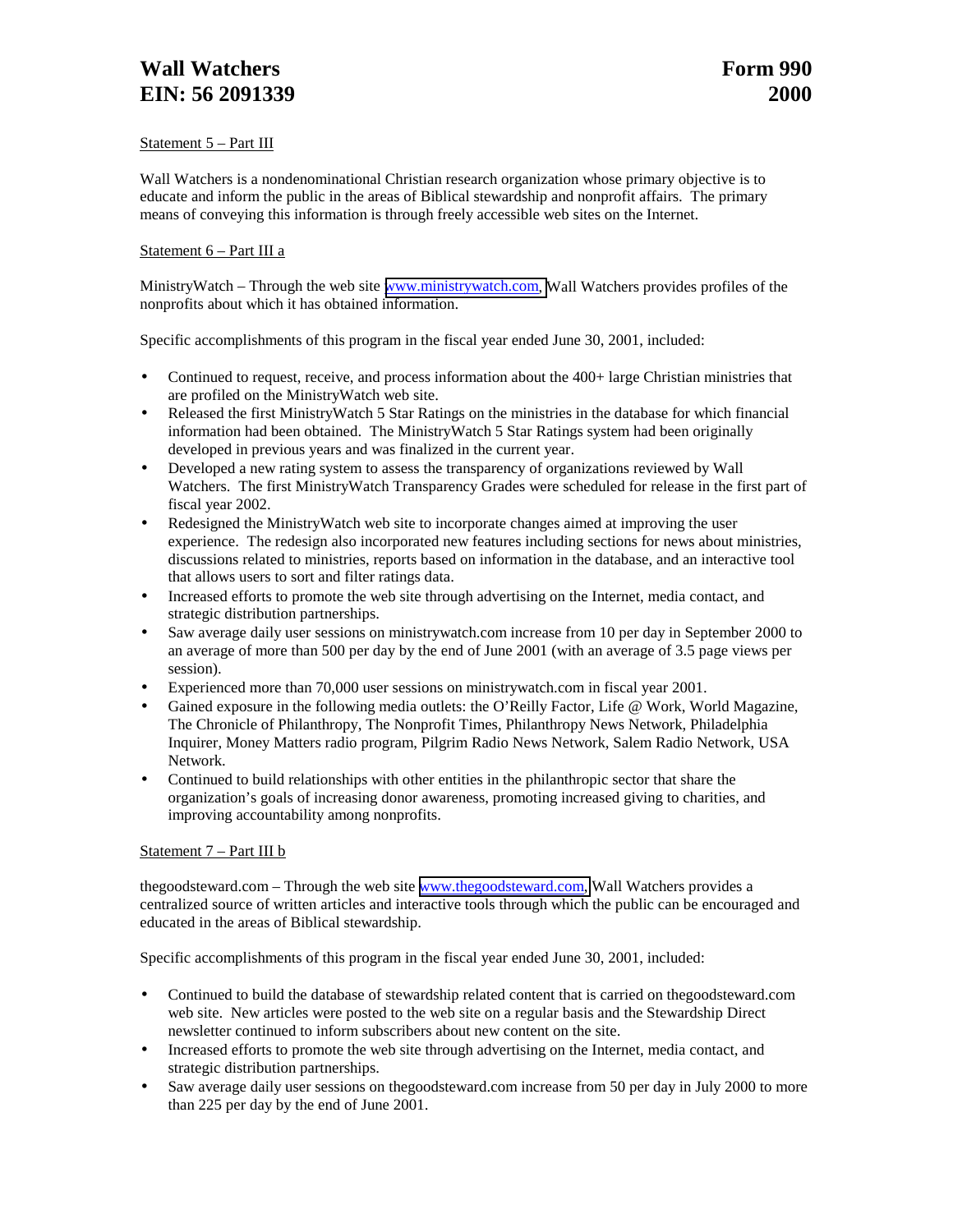Statement 8 - Part I, line 20

Detail of Other changes in net assets

| Description                                                   |    | Amount    |
|---------------------------------------------------------------|----|-----------|
| Unrealized Gain (Loss) on Investments Held at 6/30/01         | S. | (72.780)  |
| Reverse Unrealized (Gain) Loss on Investments Held at 6/30/00 |    | (13,507)  |
|                                                               |    | (86, 287) |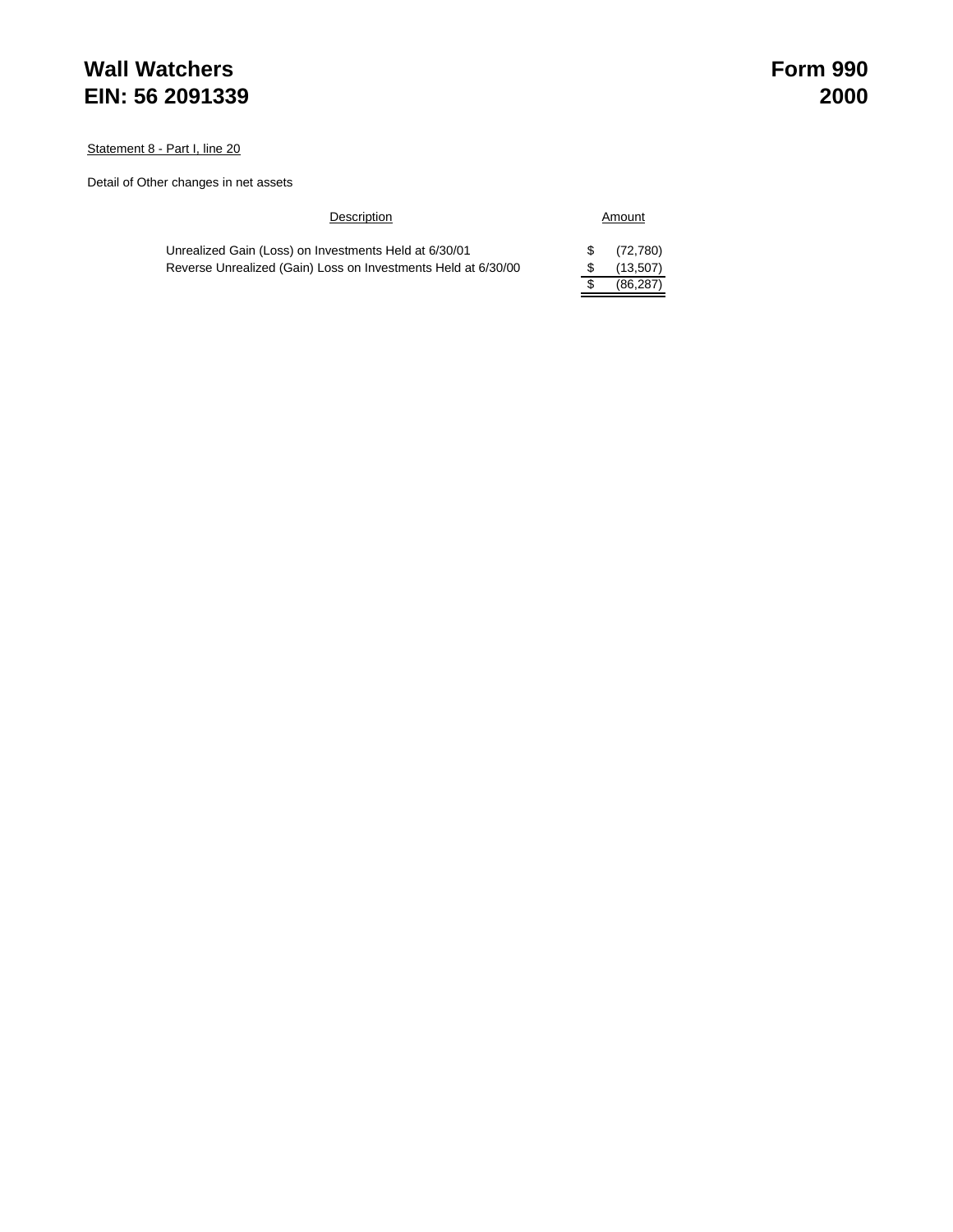### **Wall Watchers** Schedule A **Schedule A EIN:** 56 2091339 2000

#### Statement 9 – Part III

2c Use of facility – The Chairman of Wall Watchers is the owner of the facility used by Wall Watchers to conduct its activities. This facility is made available at no cost to Wall Watchers.

### Statement 10 – Part III 4b

Wall Watchers does not make grants or loans to individuals or organizations to carry out its exempt purpose.